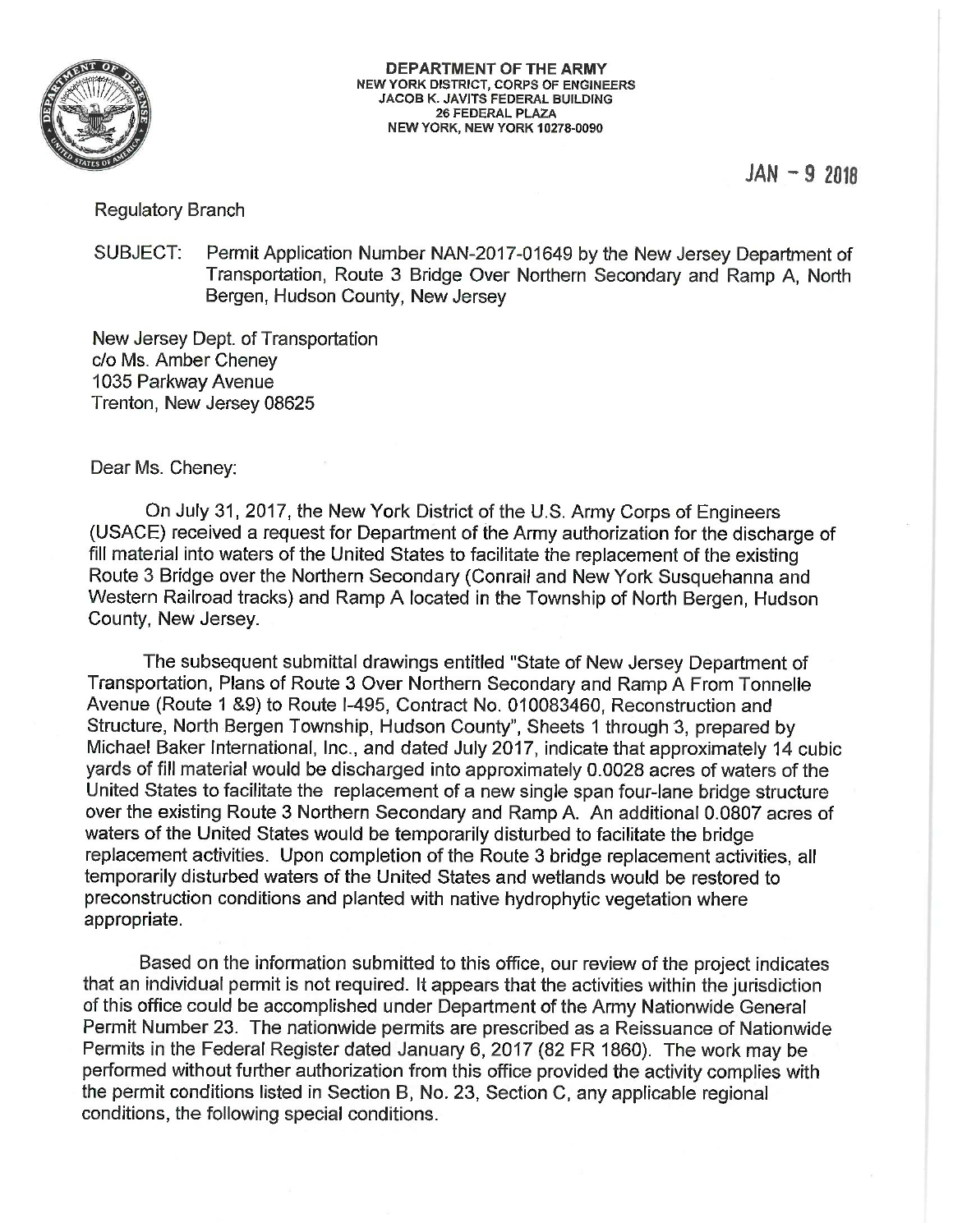SUBJECT: Permit Application Number NAN-2017-01649 by the New Jersey Department of Transportation, Route 3 Bridge Over Northern Secondary and Ramp A. North Bergen, Hudson County, New Jersey

# **Special Conditions**

(A) The permittee understands and agrees that, if future operations by the United States require the removal, relocation, or other alteration, of the structure or work herein authorized, or if, in the opinion of the Secretary of the Army or his authorized representative, said structure or work shall cause unreasonable obstruction to the free navigation of the navigable waters, the permittee will be required, upon due notice from the Corps of Engineers, to remove, relocate, or alter the structural work or obstructions caused thereby, without expense to the United States. No claim shall be made against the United States on account of any such removal or alteration.

(B) The permittee shall, upon completion of the authorized activities, restore all temporarily disturbed waters of the United States, including wetlands, to preconstruction conditions and plant the areas with native hydrophytic vegetation where appropriate.

(C) The permittee shall comply with all conditions and stipulations contained in the attached document entitled "Memorandum of Agreement Between the New Jersey Division. Federal Highway Administration and the New Jersey State Historic Preservation Officer Regarding Route 3 Over Northern Secondary and Ramp A North Bergen, Hudson County, New Jersey", and dated January 2015.

This determination covers only the work described in the submitted material. Any major changes in the project may require additional authorizations from the New York District.

Care should be taken so that construction materials, including debris, do not enter any waterway to become drift or pollution hazards. You are to contact the appropriate state and local government officials to ensure that the subject work is performed in compliance with their requirements.

Please note that this nationwide permit (NWP) verification is based on a preliminary jurisdictional determination (JD). A preliminary JD is not appealable. If you wish, prior to commencement of the authorized work you may request an approved JD, which may be appealed, by contacting the New York District, U.S. Army Corps of Engineers for further instruction. To assist you in this decision and address any questions you may have on the differences between preliminary and approved jurisdictional determinations, please review U.S. Army Corps of Engineers Regulatory Guidance Letter No. 16-01, which can be found at:

# http://www.usace.army.mil/Portals/2/docs/civilworks/RGLS/rgl 6-01 app1-2.pdf

This verification is valid until March 18, 2022, unless the nationwide permit is modified, reissued, or revoked. This verification will remain valid until March 18, 2022, if the activity complies with the terms of any subsequent modifications of the nationwide permit authorization. If the nationwide permits are suspended, revoked, or modified in such a way that the activity would no longer comply with the terms and conditions of a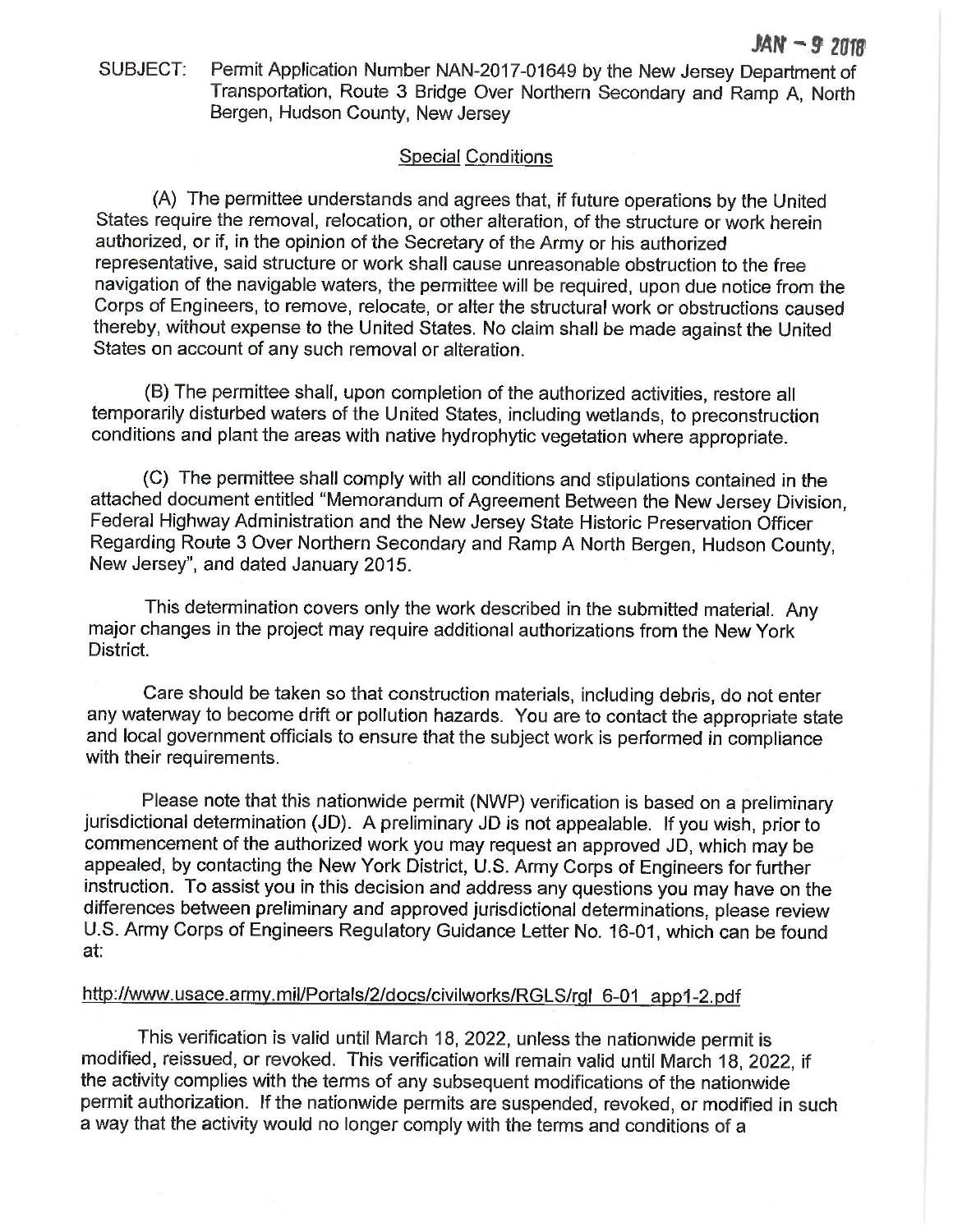Permit Application Number NAN-2017-01649 by the New Jersey Department of SUBJECT: Transportation, Route 3 Bridge Over Northern Secondary and Ramp A. North Bergen, Hudson County, New Jersey

nationwide permit, and the proposed activity has commenced, or is under contract to commence, the permittee shall have 12 months from the date of such action to complete the activity.

This authorization is conditional on the applicant's receipt of the required water quality certificate or coastal zone management concurrence or waiver from New Jersey Department of Environmental Protection (NJDEP). No work may be accomplished until the required approval from NJDEP has been obtained.

Within 30 days of the completion of the activity authorized by this permit and any mitigation required by this permit, you are to sign and submit the attached compliance certification form to this office.

In order for us to better serve you, please complete our Customer Service Survey located at http://www.nan.usace.army.mil/Missions/Regulatory/CustomerSurvey.aspx.

If any questions should arise concerning this matter, please contact Jim Cannon, of my staff, at (917) 790-8412.

Sincerely,

Rosita Miranda Chief, Western Section

**Enclosures** 

cc: NJDEP **NJSEA**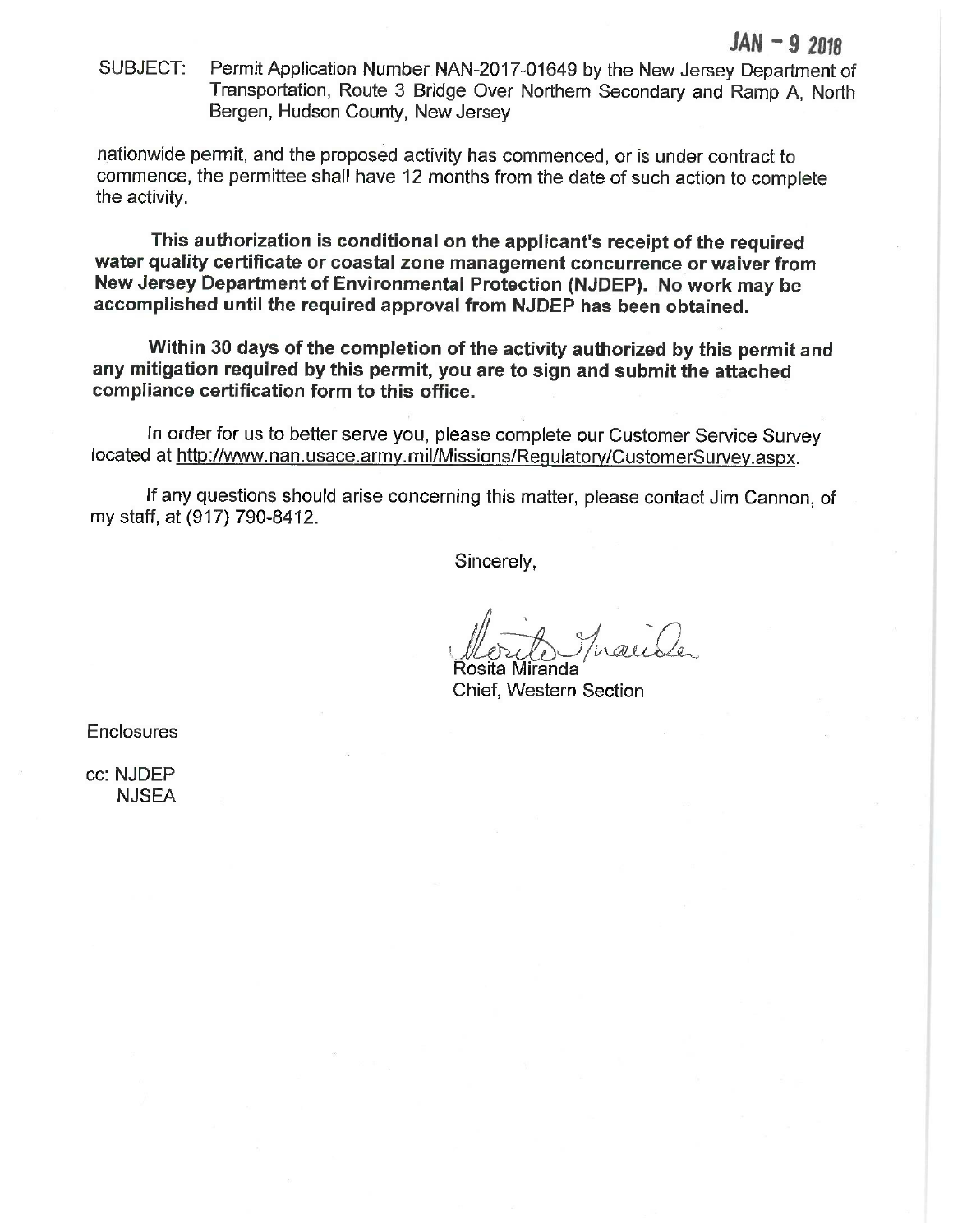# MEMORANDUM OF AGREEMENT **BETWEEN THE** NEW JERSEY DIVISION, FEDERAL HIGHWAY ADMINISTRATION **AND THE** NEW JERSEY STATE HISTORIC PRESERVATION OFFICER **REGARDING** ROUTE 3 over NORTHERN SECONDARY and RAMP A NORTH BERGEN, HUDSON COUNTY, NEW JERSEY

WHEREAS, the New Jersey Department of Transportation (NJDOT) proposes to replace the Route 3 Bridge over Northern Secondary and Ramp A in North Bergen, Hudson County, New Jersey using funds provided by the Federal Highway Administration (FHWA); and

WHEREAS, the FHWA, the New Jersey State Historic Preservation Officer (SHPO), the Advisory Council on Historic Preservation (Council) and the New Jersey Department of Transportation (NJDOT) executed a Programmatic Agreement in November of 1996 which stipulates how FHWA's Section 106 responsibilities for NJDOT-administered federal aid projects will be satisfied; and

WHEREAS, in accordance with that agreement, the NJDOT has consulted with the SHPO in order to determine the area of potential effect (APE), to identify significant National Register eligible and listed properties, and to assess the effects of the project on both eligible and listed properties within the APE pursuant to the requirements of 36 CFR Part 800, the regulations implementing Section 106 of the National Historic Preservation Act (16 U.S.C. 470[f]) and

WHEREAS, the consultation has resulted in an agreement that the following properties are eligible for or listed in the National Register of Historic Places:

New York, Susquehanna, and Western Railroad Historic District (NYSWHD)  $(SHPO$  opinion, April 26, 2006) The Route 3 Bridge is considered a contributing resource to this eligible historic district.

(SHPO Opinion June 11, 2014), and

WHEREAS, the FHWA has determined that construction of this project will adversely affect the New York, Susquehanna and Western Railroad Historic District and

WHEREAS, the NJDOT and FHWA have considered alternatives to avoid or minimize the adverse effects and found that they are not feasible; and

WHEREAS, the FHWA has consulted with the NJDOT, NJ Transit and the SHPO to develop a plan to mitigate the adverse effects; and

WHEREAS, the NJDOT participated in the consultation and has been invited to concurin the MOA and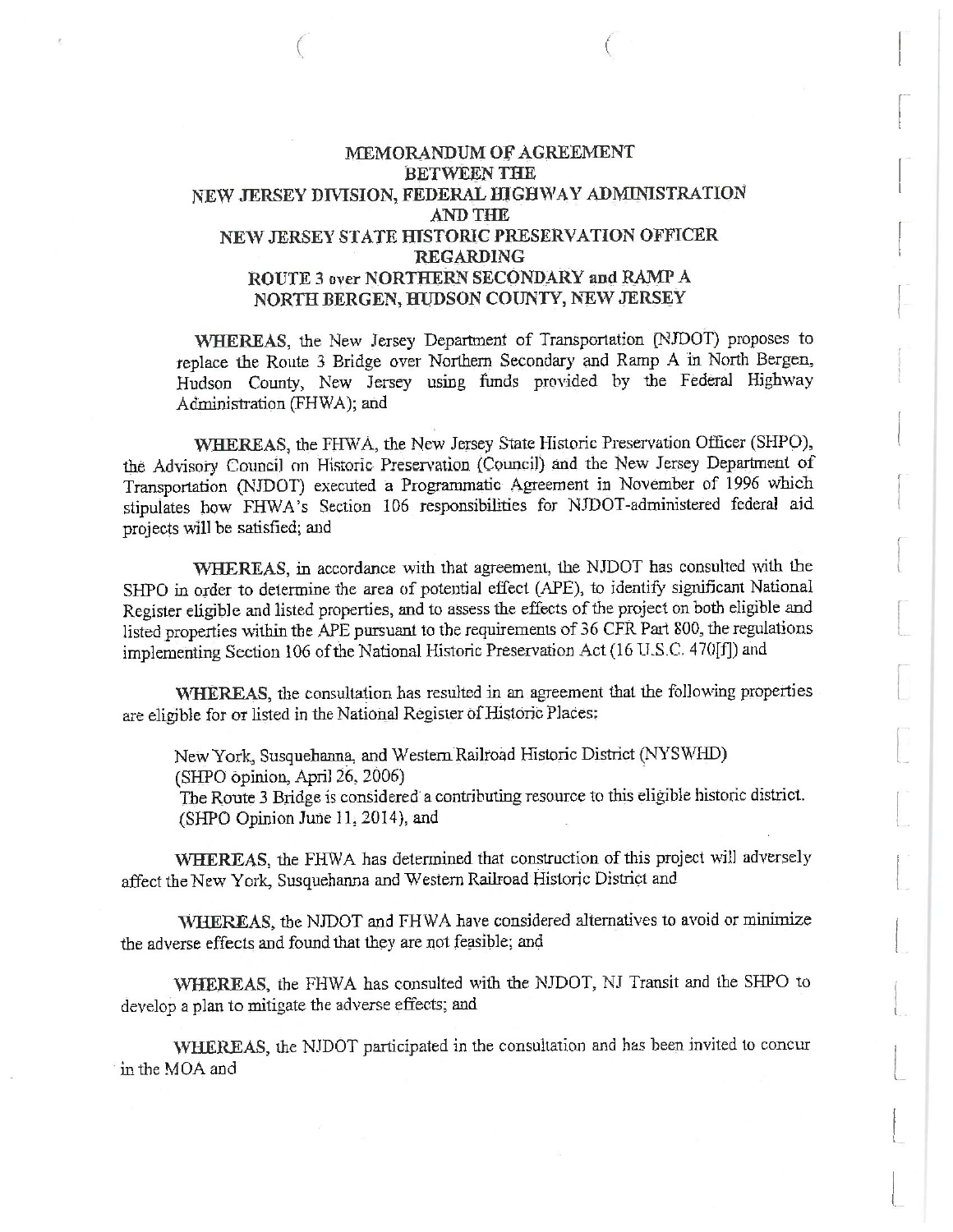WHEREAS, a public information center was held on 17 June 2014 and no cultural resources issues were raised by the attending public and

WHEREAS, the Advisory Council was notified of the adverse effect; and responded in a letter dated 16 October 2014, declining to participate unless circumstances change.

NOW, THEREFORE, the FHWA and the SHPO agree that the undertaking shall be implemented in accordance with the following stipulations in order to take into account the effect of the undertaking on the historic properties.

### **Stipulations**

The FHWA will ensure that the following measures are carried out:

1. Design Considerations

NJDOT, in consultation with the SHPO, shall ensure that the design, character, materials, quality, and workmanship of project construction and project components shall be compatible with the historic and architectural character, significance, and setting of the New York, Susquehanna, and Western Railroad. Historic District and also responsive to the guidance, and recommended practices found in the Secretary of the Interior's Standards for the Treatment of Historic Properties. Final plans and specifications incorporating the agreed upon design elements shall be submitted to the SHPO for review and comment prior to the construction bidding process.

### 2. Recordation

Prior to initiation of construction, NJDOT shall complete Historic American Engineering Record (HAER) quality recordation of the Route 3 Bridge that documents its relation to the NYSWHD. The format, quality, and specific content of the written and photographic documentation shall be determined through consultation among NJDOT and the SHPO. Completion of the recordation will occur within 2 months of letting the construction contract and prior to any demolition or construction activities commencing.

Archival copies of this recordation will be provided to SHPO, NJ Transit, North Bergen Public Library, Rutgers University Special Collections Library and the Erie-Lackawanna Railroad Historic Society.

### 3. Signage

NJDOT shall install a sign at each end of the replacement structure, following the completion of construction, informing motorists that they are crossing the New York, Susquehanna, and Western Railroad Historic District. The sign will follow the established historic marker format previously established and the SHPO will be consulted on both the wording and the design.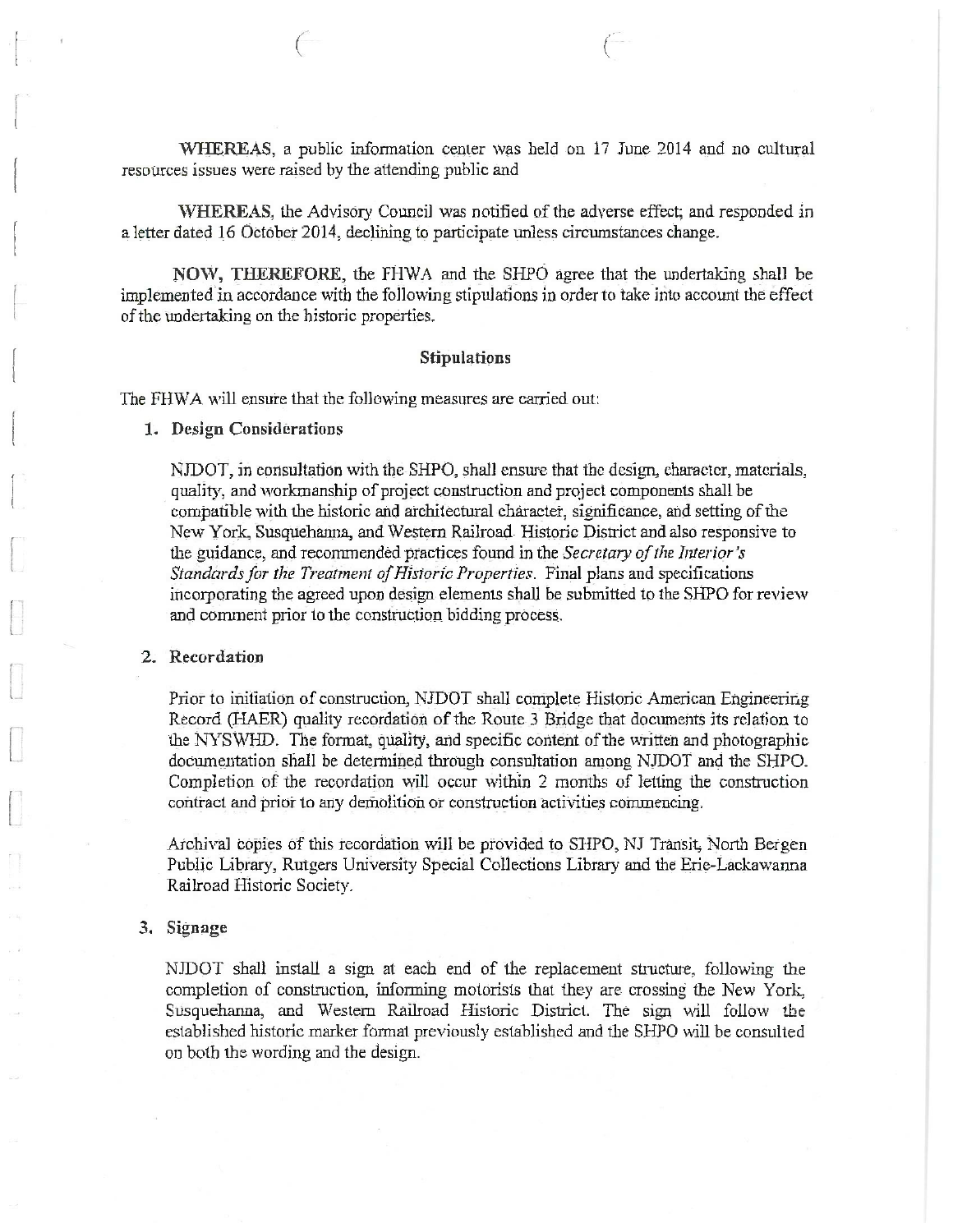# **ADMINISTRATIVE CONDITIONS**

#### $1.$ Professional Oualifications

NJDOT, on behalf of FHWA will ensure that all work is carried out by/under the direct supervision of a person or persons meeting at a minimum the appropriate Secretary of the Interior's Professional Qualifications standards (48 FR 44739).

### $2.$ **Dispute Resolutions**

- A. At any time during the implementation of the measures stipulated in this MOA, should an objection to any such measure or its manner on implementation be raised. FHWA will notify all signatories to the agreement, take the objections into account, and consult as needed to resolve the objection.
- B. Disputes regarding the completion of the terms of this agreement as necessary shall be resolved by the signatories. If the signatories cannot agree regarding a dispute, the FHWA shall then initiate appropriate actions in accordance with the provisions of 36CFR§800.6(b) and §800.7 as appropriate. Any modifications, amendment, or terminations of this agreement as necessary shall be accomplished by the signatories in the same manner as the original agreement.

### 3. **Design Changes**

If any major changes to the proposed Route 3 bridge project design occur, the FHWA shall consult with the New Jersey Historic Preservation Office in accordance with the provisions of 36 CFR Part 800.

### 4. **Project Completion**

A. All construction items which result from the work in Stipulation 1 will be completed prior to final acceptance of the project from the contractor. Work required by Stipulation 2 will be completed within 90 days of the receipt of the Notice to Proceed from NJDOT

B. Documentations of Satisfaction of Stipulations - NJDOT shall submit a short narrative report with appropriate illustrations demonstrating satisfaction of all the requirements of this agreement to all signatories within 60 days of completion of construction.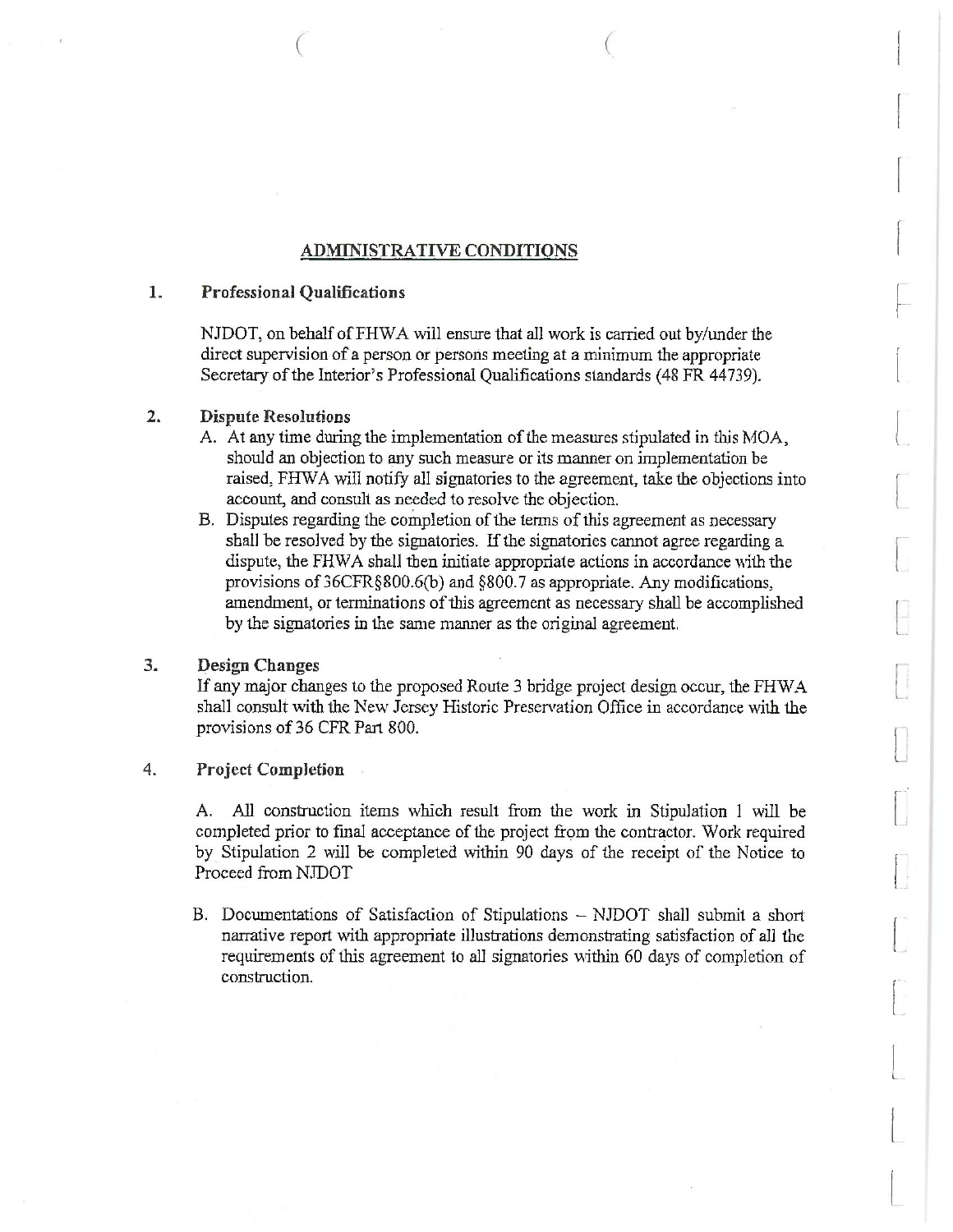### 5. Review of Implementation

This agreement shall become null and void if construction is not initiated within ten years from the date of execution unless the signatories agree in writing to an extension. If after ten years without action, the FHWA chooses to continue with the undertaking, it shall re-initiate its review in accordance with the provisions of 36 CFR Part 800.

Execution of this Memorandum of Agreement by the FHWA, the NJSHPO, and the NJDOT, and the implementation of its terms, is evidence that the FHWA has afforded the Council an opportunity to comment on the Route 3 bridge project and that the FHWA has taken into account the effects of the undertaking on historic properties.

## FEDERAL HIGHWAY ADMINISTRATION

RV:

Robert Clark, Division Administrator New Jersey Division Office

DATE: 1/15/15

# NEW JERSEY STATE HISTORIC PRESERVATION OFFICE

BY:

 $1/14/15$ DATE:

Daniel D. Saunders Deputy State Historic Preservation Officer

CONCUR. NEW JERSEY DEPARTMENT OF TRANSPORTATION

BY: Director

DATE:  $1/3/5$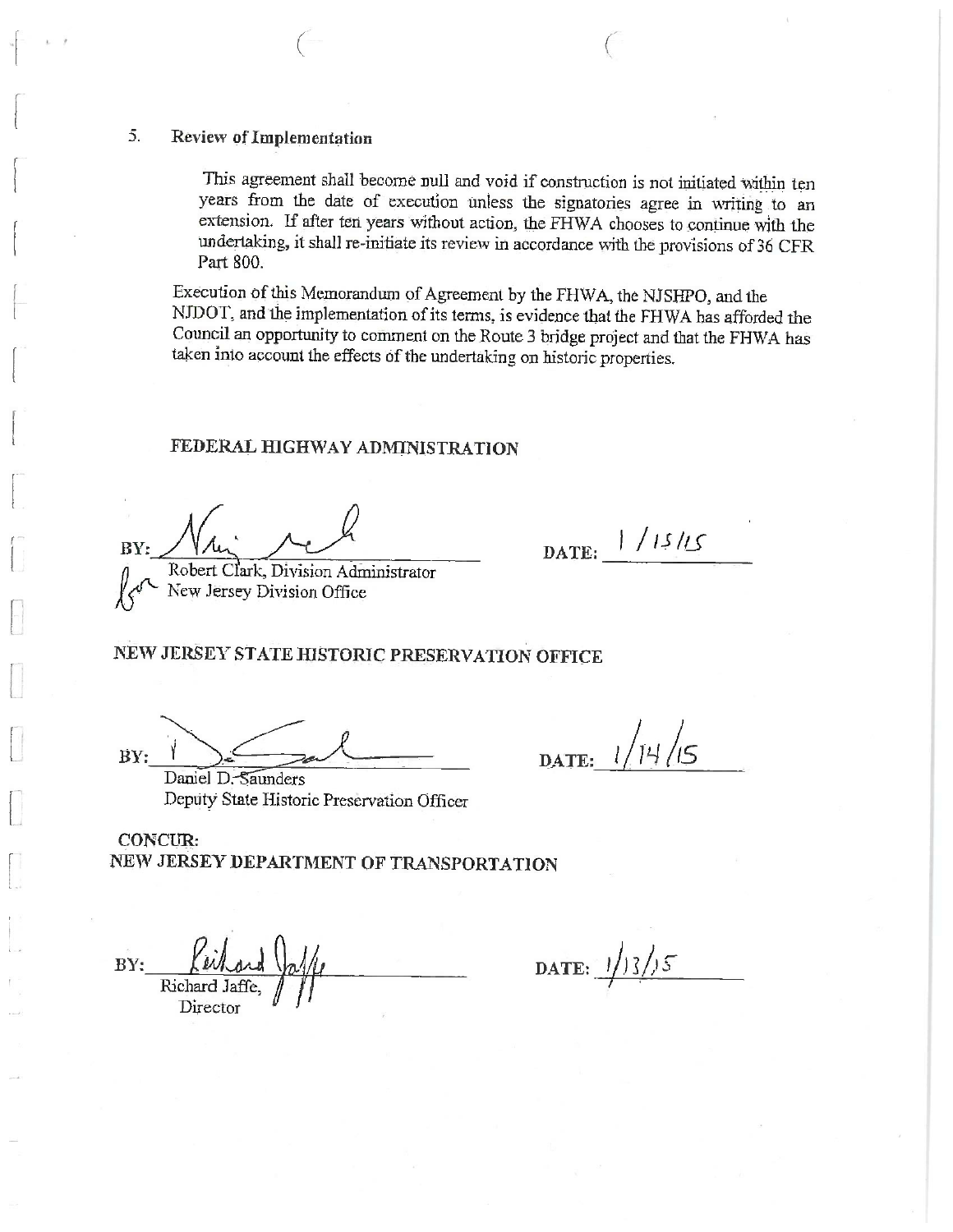# **BACKGROUND INFORMATION**

A. REPORT COMPLETION DATE FOR PJD: December 21, 2017

B. NAME AND ADDRESS OF PERSON REQUESTING PJD: New Jersey Dept. of Transportation 1035 parkway Avenue. New Jersey 08625

C. DISTRICT OFFICE, FILE NAME, AND NUMBER: New York District, U.S. Army Corps of Engineers, New Jersey Dept. of Transportation, NAN-2017-01649

D. PROJECT LOCATION(S) AND BACKGROUND INFORMATION: The subsequent submittal drawings entitled "State of New Jersey Department of Transportation. Plans of Route 3 Over Northern Secondary and Ramp A From Tonnelle Avenue (Route 1 &9) to Route I-495, Contract No. 010083460, Reconstruction and Structure, North Bergen Township, Hudson County", Sheets 1 through 3, prepared by Michael Baker International, Inc., and dated July 2017, indicate that fill material would be discharged into approximately 0.0028 acres of waters of the United States to facilitate the replacement of a new single span four-lane structure over the existing Northern Secondary and Ramp A. An additionally 0.0807 acres of waters of the United States would be temporarily disturbed to facilitate the bridge replacement activities. Penhorn Creek is situated behind a tide gate, and below the tide gate Penhorn Creek is tidal. Penhorn Creek is a tidal tributary of the Hackensack River, a navigable water way.

# (USE THE TABLE BELOW TO DOCUMENT MULTIPLE AQUATIC RESOURCES AND/OR AQUATIC **RESOURCES AT DIFFERENT SITES)**

State: New Jersey County/parish/borough: Hudson City: North Bergen

Center coordinates of site (lat/long in degree decimal format):

Lat.: 40.7745 Long.: -74.0436

Universal Transverse Mercator:

Name of nearest waterbody: Penhorn Creek, a tidal tributary of the Hackensack River, a navigable water way.

# E. REVIEW PERFORMED FOR SITE EVALUATION (CHECK ALL THAT APPLY):

X Office (Desk) Determination. Date: December 21, 2017

Field Determination. Date(s):

| <b>Site</b><br>number | Latitude<br>(decimal<br>degrees) | Longitude<br>(decimal<br>degrees) | <b>Estimated</b><br>amount of<br>aquatic<br>resource in<br>review area<br>(acreage<br>and linear<br>feet, if<br>applicable) | Type of<br>aquatic<br>resource<br>(i.e.,<br>wetland vs.<br>non-<br>wetland<br>waters) | Geographic<br>authority to<br>which the<br>aquatic<br>resource<br>"may be"<br>subject (i.e.,<br><b>Section 404</b><br>or Section<br>10/404 |
|-----------------------|----------------------------------|-----------------------------------|-----------------------------------------------------------------------------------------------------------------------------|---------------------------------------------------------------------------------------|--------------------------------------------------------------------------------------------------------------------------------------------|
| 1                     | 40.7745                          | $-74.0438$                        | $0.08$ acres                                                                                                                | wetland                                                                               | Section 10 and<br>404                                                                                                                      |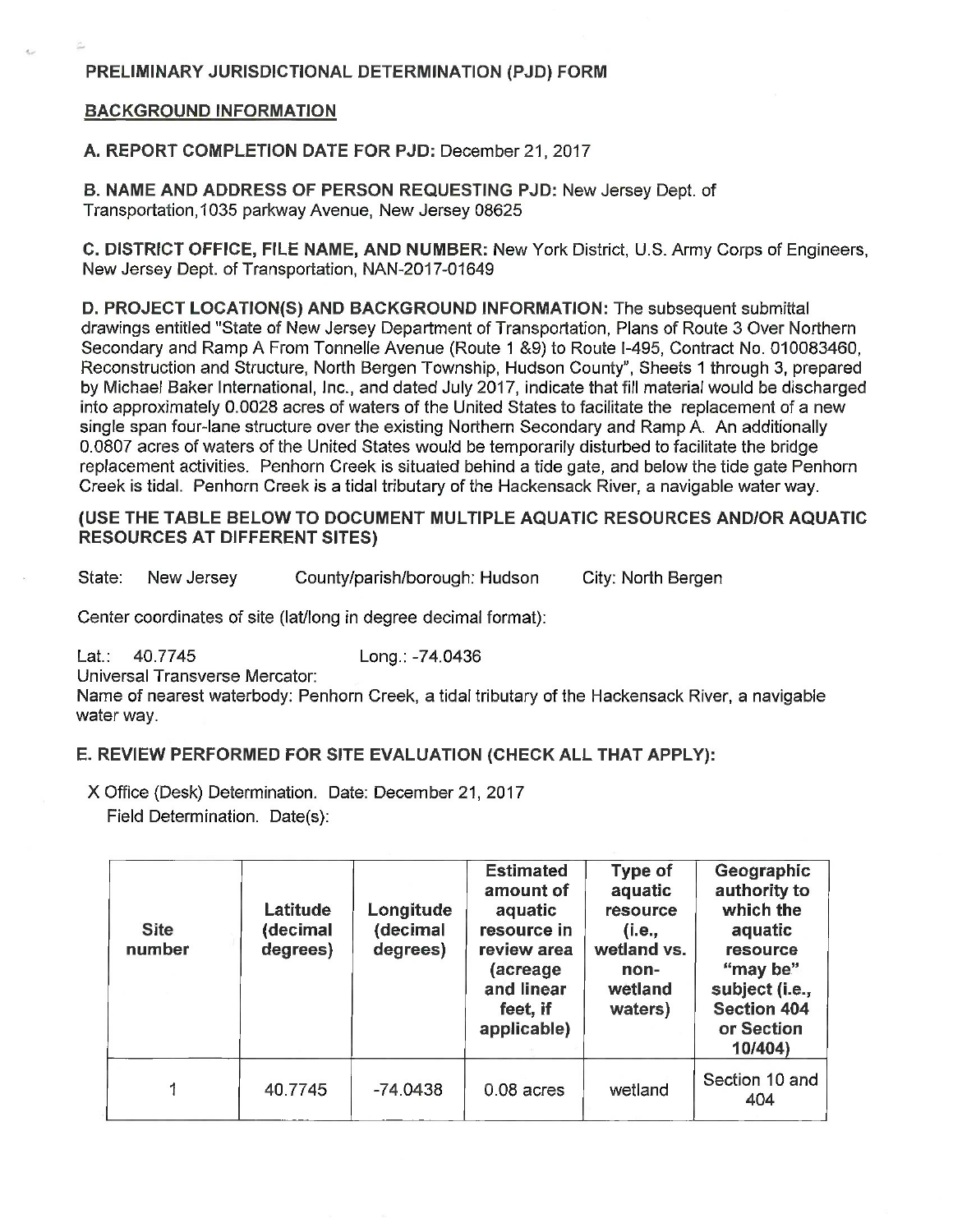- 1) The Corps of Engineers believes that there may be jurisdictional aguatic resources in the review area, and the requestor of this PJD is hereby advised of his or her option to request and obtain an approved JD (AJD) for that review area based on an informed decision after having discussed the various types of JDs and their characteristics and circumstances when they may be appropriate.
- 2) In any circumstance where a permit applicant obtains an individual permit, or a Nationwide General Permit (NWP) or other general permit verification requiring "pre-construction notification" (PCN), or requests verification for a non-reporting NWP or other general permit, and the permit applicant has not requested an AJD for the activity, the permit applicant is hereby made aware that: (1) the permit applicant has elected to seek a permit authorization based on a PJD, which does not make an official determination of jurisdictional aquatic resources; (2) the applicant has the option to request an AJD before accepting the terms and conditions of the permit authorization, and that basing a permit authorization on an AJD could possibly result in less compensatory mitigation being required or different special conditions; (3) the applicant has the right to request an individual permit rather than accepting the terms and conditions of the NWP or other general permit authorization; (4) the applicant can accept a permit authorization and thereby agree to comply with all the terms and conditions of that permit, including whatever mitigation requirements the Corps has determined to be necessary; (5) undertaking any activity in reliance upon the subject permit authorization without requesting an AJD constitutes the applicant's acceptance of the use of the PJD; (6) accepting a permit authorization (e.g., signing a proffered individual permit) or undertaking any activity in reliance on any form of Corps permit authorization based on a PJD constitutes agreement that all aquatic resources in the review area affected in any way by that activity will be treated as jurisdictional, and waives any challenge to such jurisdiction in any administrative or judicial compliance or enforcement action, or in any administrative appeal or in any Federal court; and (7) whether the applicant elects to use either an AJD or a PJD, the JD will be processed as soon as practicable. Further, an AJD, a proffered individual permit (and all terms and conditions contained therein), or individual permit denial can be administratively appealed pursuant to 33 C.F.R. Part 331. If, during an administrative appeal, it becomes appropriate to make an official determination whether geographic jurisdiction exists over aquatic resources in the review area, or to provide an official delineation of jurisdictional aquatic resources in the review area, the Corps will provide an AJD to accomplish that result, as soon as is practicable. This PJD finds that there "may be" waters of the U.S. and/or that there "may be" navigable waters of the U.S. on the subject review area, and identifies all aquatic features in the review area that could be affected by the proposed activity. based on the following information: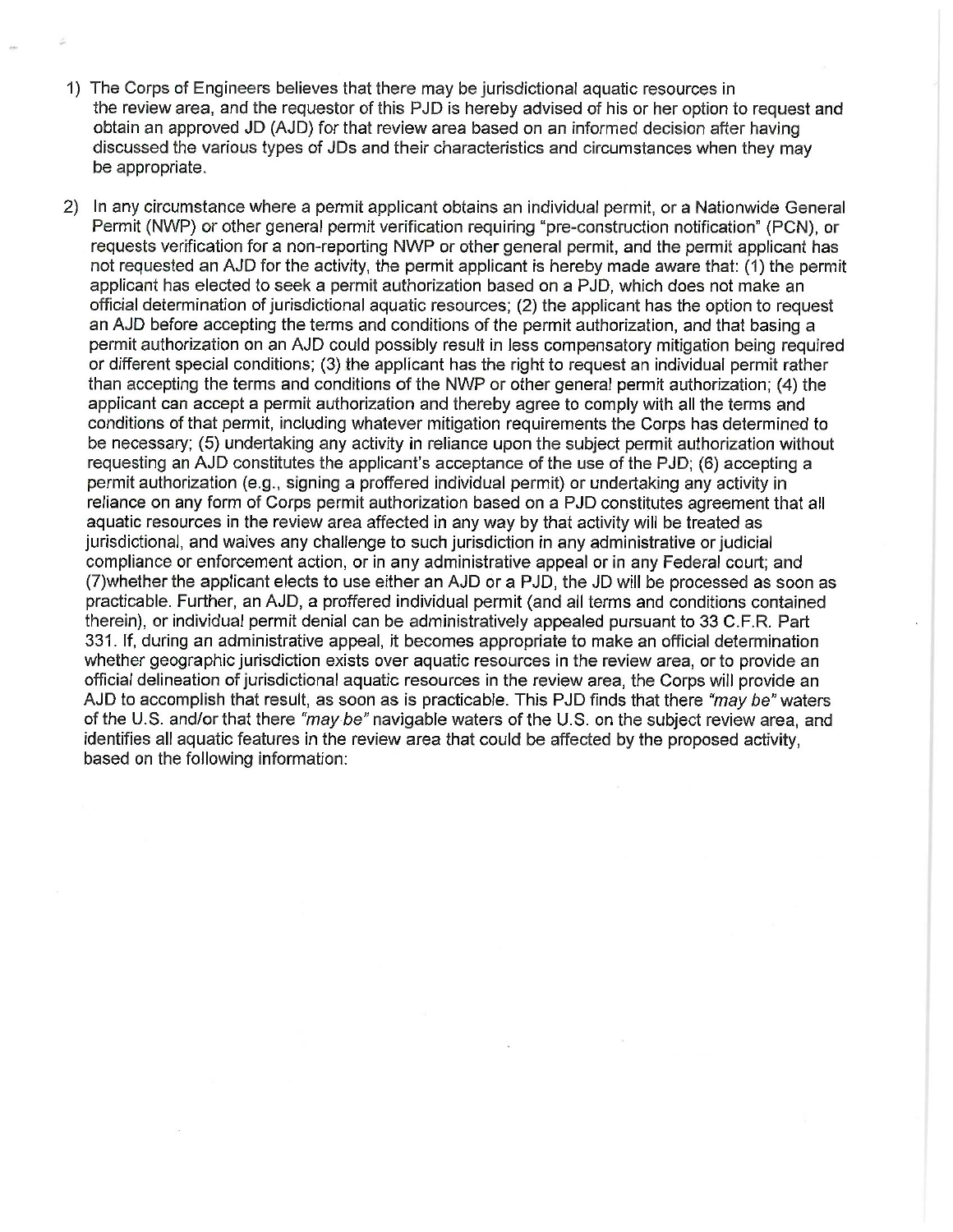## SUPPORTING DATA. Data reviewed for PJD (check all that apply)

| Checked items should be included in subject file. Appropriately reference sources |  |
|-----------------------------------------------------------------------------------|--|
| below where indicated for all checked items:                                      |  |

|                                                                                                           | Maps, plans, plots or plat submitted by or on behalf of the PJD requestor: |  |  |
|-----------------------------------------------------------------------------------------------------------|----------------------------------------------------------------------------|--|--|
| Map. <sup>NJ</sup> Dept. of Transportation permit application submittal dated July 28 and October 3, 2017 |                                                                            |  |  |

| $\Box$ | Data sheets prepared/submitted by or on behalf of the PJD requestor.<br>• Office concurs with data sheets/delineation report.<br>Office does not concur with data sheets/delineation report. Rationale: |
|--------|---------------------------------------------------------------------------------------------------------------------------------------------------------------------------------------------------------|
|        |                                                                                                                                                                                                         |
|        |                                                                                                                                                                                                         |
|        |                                                                                                                                                                                                         |
|        | ] USGS NHD data.                                                                                                                                                                                        |
|        | $\Box$ USGS 8 and 12 digit HUC maps.                                                                                                                                                                    |
|        | U.S. Geological Survey map(s). Cite scale & quad name: Weehawken, NJ                                                                                                                                    |
|        | Altural Resources Conservation Service Soil Survey. Citation:                                                                                                                                           |
|        |                                                                                                                                                                                                         |
|        | National wetlands inventory map(s). Cite name:                                                                                                                                                          |
|        | State/local wetland inventory map(s): _____________                                                                                                                                                     |

□ 100-year Floodplain Elevation is: \_\_\_\_\_\_\_\_\_\_\_\_\_\_\_\_\_\_\_\_.(National Geodetic Vertical Datum of 1929)

**Photographs:**  $\Box$  Aerial (Name & Date):

Other (Name & Date): NJ Dept. of Transportation permit application submittal dated July 28 and October 3, 2017

Other information (please specify): <u>containing</u>

# **IMPORTANT NOTE: The information recorded on this form has not necessarily** been verified by the Corps and should not be relied upon for later jurisdictional determinations.

CANNON,JAMES.H.12289 Digitally signal by CANNON.<br>40042 Partis & Content of CANNON and Solution Cannon Cannon<br>Designation of Cannon Cannon Cannon Cannon Cannon<br>Designation of the content of the cannon

**or** 

Signature and date of Regulatory staff member completing PJD

Signature and date of person requesting PJD (REQUIRED, unless obtaining the signature is impracticable)<sup>1</sup>

<sup>&</sup>lt;sup>1</sup> Districts may establish timeframes for requestor to return signed PJD forms. If the requestor does not respond within the established time frame, the district may presume concurrence and no additional follow up is necessary prior to finalizing an action.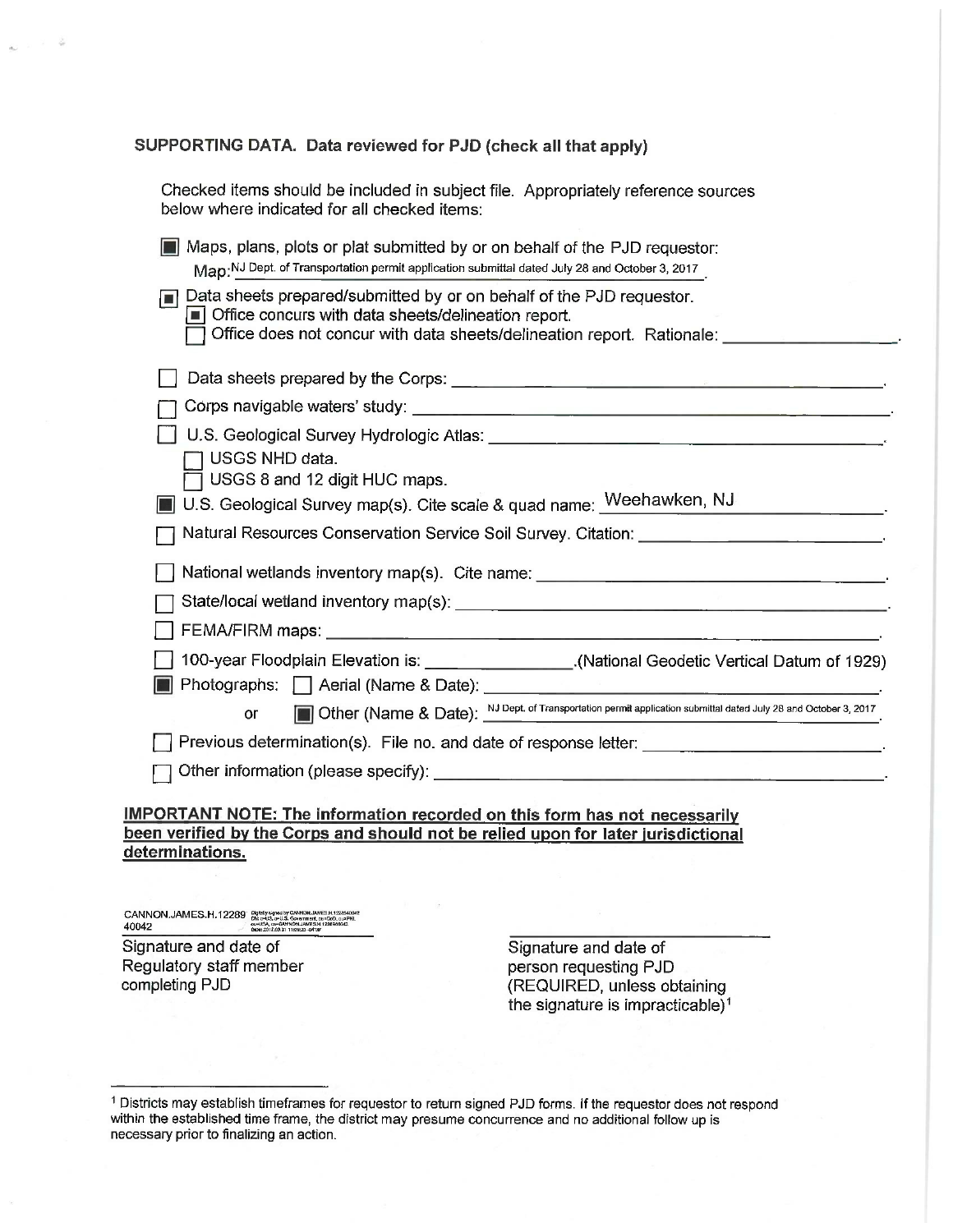

### DEPARTMENT OF THE ARMY U.S. ARMY CORPS OF ENGINEERS, NEW YORK DISTRICT **JACOB K. JAVITS FEDERAL BUILDING 26 FEDERAL PLAZA NEW YORK NY 10278-0090**

**CENAN-OP-RW** 

# NATIONWIDE PERMIT COMPLIANCE CERTIFICATION AND REPORT FORM

Permittee: **New Jersey Department of Transportation** 

Permit No.: NAN-2017001649

 $IAN - 92018$ Date Permit Issued:

Location: North Bergen, Hudson County, New Jersey

Within 30 days of the COMPLETION of the activity authorized by this permit and any mitigation required by the permit, sign this certification and return it to the address at the bottom of this form.

Please note that your permitted activity is subject to a compliance inspection by a U.S. Army Corps of Engineers representative. If you fail to comply with this permit you are subject to permit suspension, modification or revocation

I hereby certify that the work authorized by the above referenced permit has been completed in accordance with the terms and conditions of said permit, and required mitigation was completed in accordance with the permit conditions.

Signature of Permittee

Date

Fold this form into thirds, with the bottom third facing outward. Tape it together and mail to the address below or FAX to (212) 264-4260.

> Place Stamp Here

Department of the Army New York District Corps of Engineers Jacob K. Javits Federal Building 26 Federal Plaza, Room 1937 ATTN: CENAN-OP-R New York, New York 10278-0090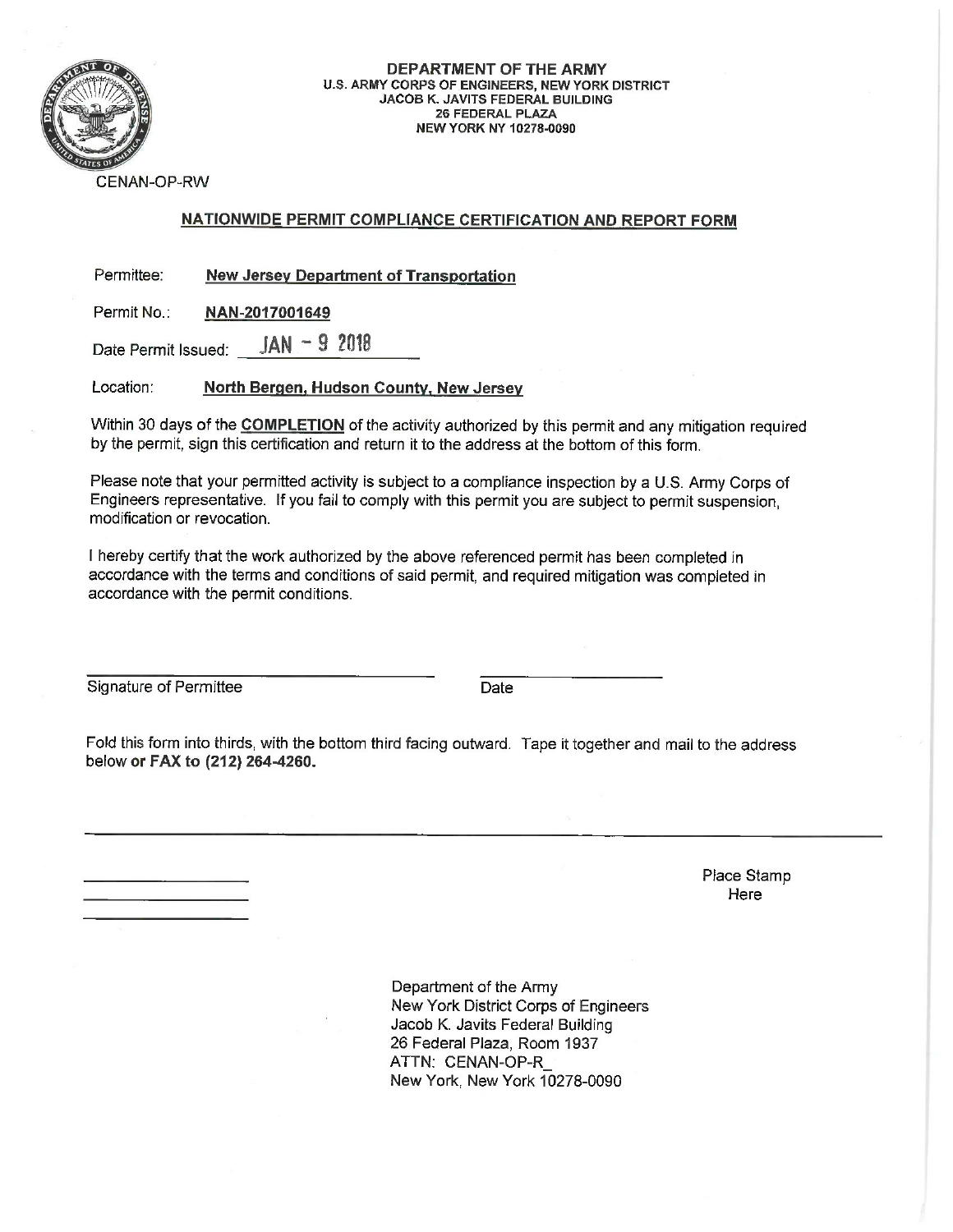wetlands and waters caused by the NWP activity cannot exceed 1/2-acre. This NWP does not authorize discharges into tidal waters or non-tidal wetlands adjacent to tidal waters; and

(c) The discharge is not associated with the construction of valley fills. A "valley fill" is a fill structure that is typically constructed within valleys associated with steep, mountainous terrain, associated with surface coal mining activities.

Notification: The permittee must submit a pre-construction notification to the district engineer and receive written authorization prior to commencing the activity. (See general condition 32.) (Authorities: Sections 10 and 404)

22. Removal of Vessels. Temporary structures or minor discharges of dredged or fill material required for the removal of wrecked, abandoned, or disabled vessels, or the removal of man-made obstructions to navigation. This NWP does not authorize maintenance dredging, shoal removal, or riverbank snagging.

Notification: The permittee must submit a pre-construction notification to the district engineer prior to commencing the activity if: (1) the vessel is listed or eligible for listing in the National Register of Historic Places; or (2) the activity is conducted in a special aquatic site, including coral reefs and wetlands. (See general condition 32.) If condition 1 above is triggered, the permittee cannot commence the activity until informed by the district engineer that compliance with the "Historic Properties" general condition is completed. (Authorities: Sections 10 and 404)

Note 1: If a removed vessel is disposed of in waters of the United States, a permit from the U.S. EPA may be required (see 40 CFR 229.3). If a Department of the Army permit is required for vessel disposal in waters of the United States, separate authorization will be required.

Note 2: Compliance with general condition 18, Endangered Species, and general condition 20, Historic Properties, is required for all NWPs. The concern with historic properties is emphasized in the notification requirements for this NWP because of the possibility that shipwrecks may be historic properties.

23. Approved Categorical Exclusions. Activities undertaken, assisted, authorized, regulated, funded, or financed, in whole or in part, by another Federal agency or department where:

(a) That agency or department has determined, pursuant to the Council on Environmental Quality's implementing regulations for the National Environmental Policy Act (40 CFR part 1500 et seq.), that the activity is categorically excluded from the requirement to prepare an environmental impact statement or environmental assessment analysis, because it is included within a category of actions which neither individually nor cumulatively have a significant effect on the human environment; and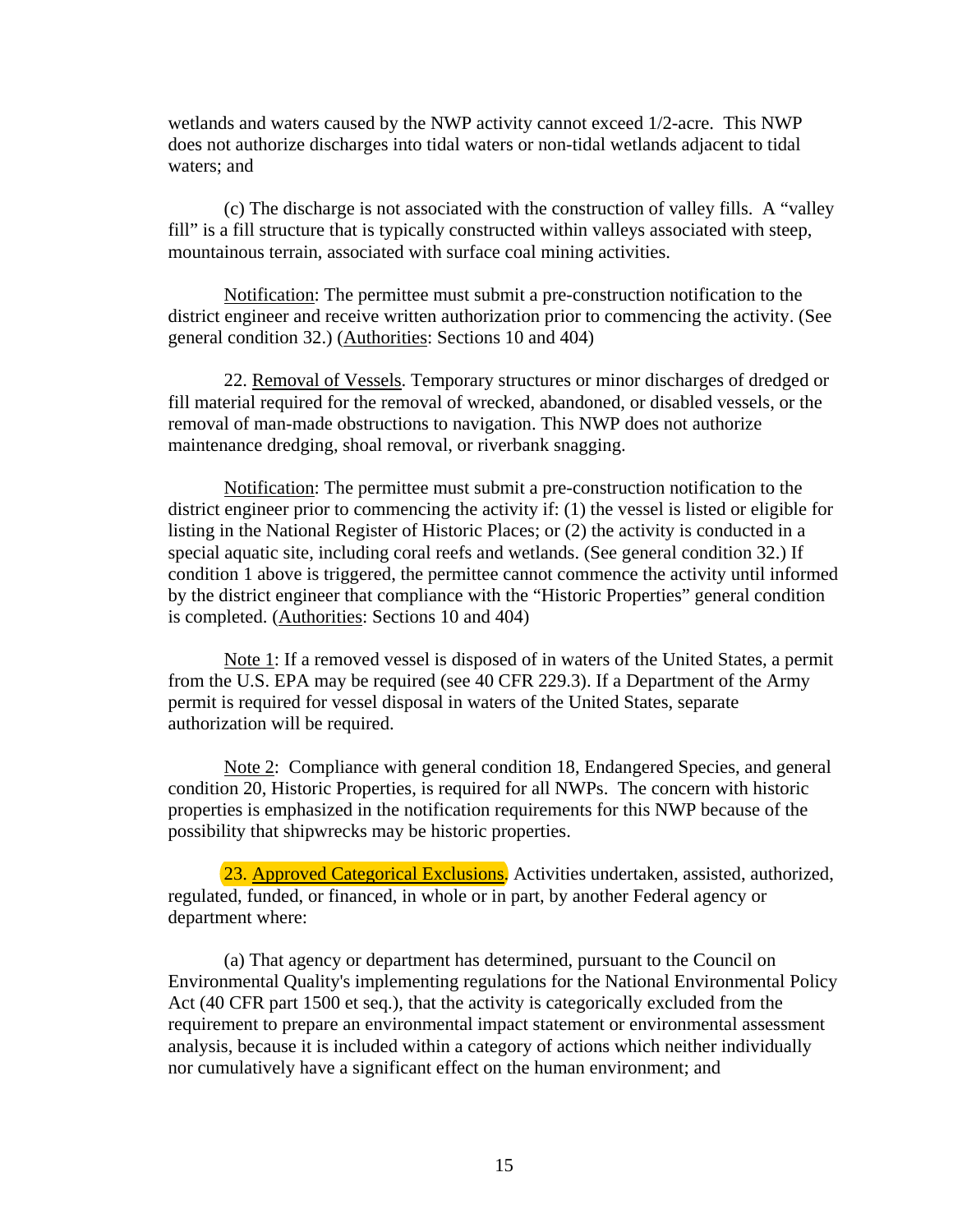(b) The Office of the Chief of Engineers (Attn: CECW-CO) has concurred with that agency's or department's determination that the activity is categorically excluded and approved the activity for authorization under NWP 23.

The Office of the Chief of Engineers may require additional conditions, including pre-construction notification, for authorization of an agency's categorical exclusions under this NWP.

Notification: Certain categorical exclusions approved for authorization under this NWP require the permittee to submit a pre-construction notification to the district engineer prior to commencing the activity (see general condition 32). The activities that require pre-construction notification are listed in the appropriate Regulatory Guidance Letters. (Authorities: Sections 10 and 404)

Note: The agency or department may submit an application for an activity believed to be categorically excluded to the Office of the Chief of Engineers (Attn: CECW-CO). Prior to approval for authorization under this NWP of any agency's activity, the Office of the Chief of Engineers will solicit public comment. As of the date of issuance of this NWP, agencies with approved categorical exclusions are: the Bureau of Reclamation, Federal Highway Administration, and U.S. Coast Guard. Activities approved for authorization under this NWP as of the date of this notice are found in Corps Regulatory Guidance Letter 05-07, which is available at: http://www.usace.army.mil/Portals/2/docs/civilworks/RGLS/rgl05-07.pdf . Any future approved categorical exclusions will be announced in Regulatory Guidance Letters and posted on this same web site.

24. Indian Tribe or State Administered Section 404 Programs. Any activity permitted by a state or Indian Tribe administering its own section 404 permit program pursuant to 33 U.S.C. 1344(g)-(l) is permitted pursuant to section 10 of the Rivers and Harbors Act of 1899. (Authority: Section 10)

Note 1: As of the date of the promulgation of this NWP, only New Jersey and Michigan administer their own section 404 permit programs.

Note 2: Those activities that do not involve an Indian Tribe or State section 404 permit are not included in this NWP, but certain structures will be exempted by Section 154 of Pub. L. 94-587, 90 Stat. 2917 (33 U.S.C. 591) (see 33 CFR 322.4(b)).

25. Structural Discharges. Discharges of material such as concrete, sand, rock, etc., into tightly sealed forms or cells where the material will be used as a structural member for standard pile supported structures, such as bridges, transmission line footings, and walkways, or for general navigation, such as mooring cells, including the excavation of bottom material from within the form prior to the discharge of concrete, sand, rock, etc. This NWP does not authorize filled structural members that would support buildings, building pads, homes, house pads, parking areas, storage areas and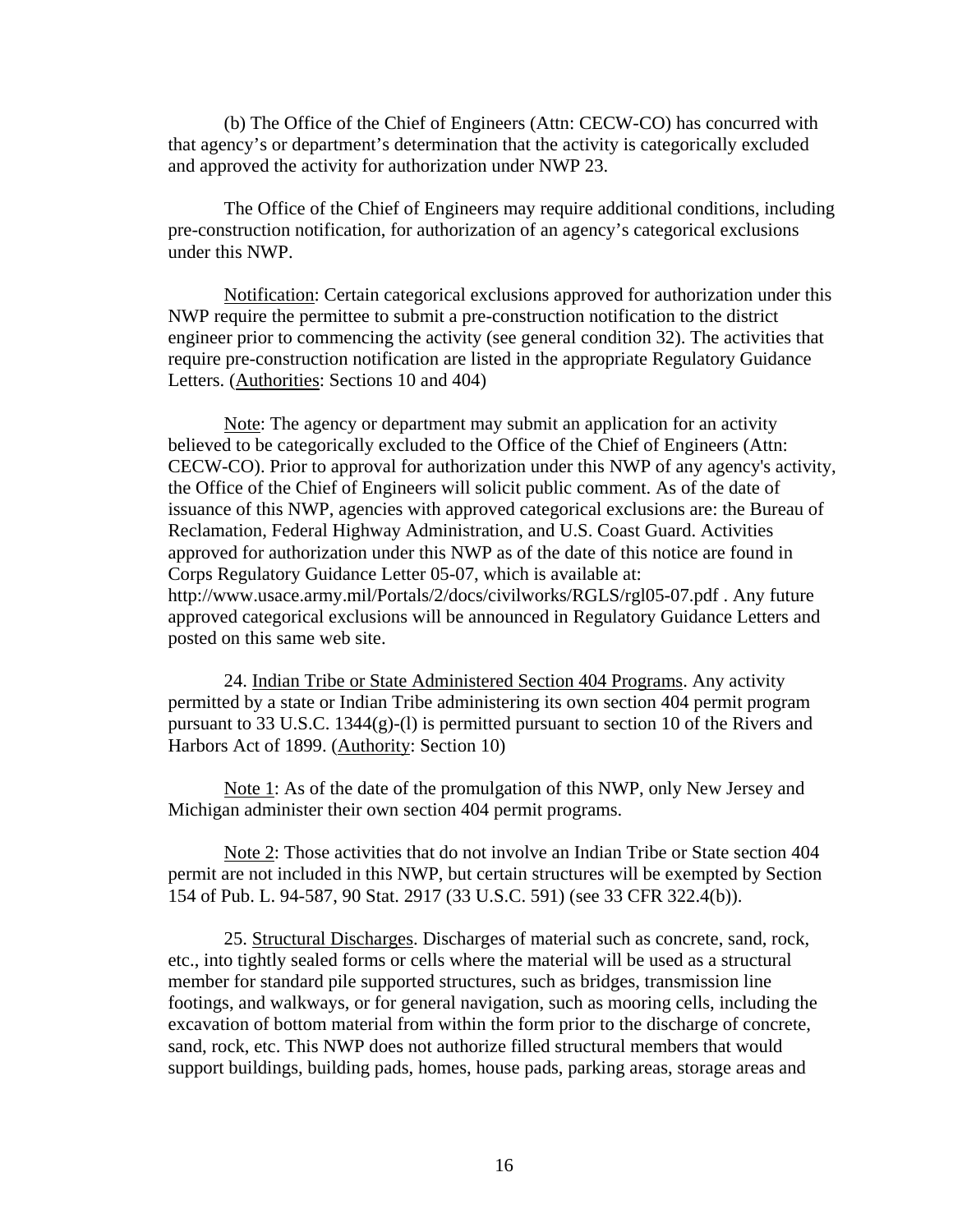# **Nationwide Permit General Conditions**

Note: To qualify for NWP authorization, the prospective permittee must comply with the following general conditions, as applicable, in addition to any regional or case-specific conditions imposed by the division engineer or district engineer. Prospective permittees should contact the appropriate Corps district office to determine if regional conditions have been imposed on an NWP. Prospective permittees should also contact the appropriate Corps district office to determine the status of Clean Water Act Section 401 water quality certification and/or Coastal Zone Management Act consistency for an NWP. Every person who may wish to obtain permit authorization under one or more NWPs, or who is currently relying on an existing or prior permit authorization under one or more NWPs, has been and is on notice that all of the provisions of 33 CFR §§ 330.1 through 330.6 apply to every NWP authorization. Note especially 33 CFR § 330.5 relating to the modification, suspension, or revocation of any NWP authorization.

**1. Navigation**. (a) No activity may cause more than a minimal adverse effect on navigation.

(b) Any safety lights and signals prescribed by the U.S. Coast Guard, through regulations or otherwise, must be installed and maintained at the permittee's expense on authorized facilities in navigable waters of the United States. (c) The permittee understands and agrees that, if future operations by the United States require the removal, relocation, or other alteration, of the structure or work herein authorized, or if, in the opinion of the Secretary of the Army or his authorized representative, said structure or work shall cause unreasonable obstruction to the free navigation of the navigable waters, the permittee will be required, upon due notice from the Corps of Engineers, to remove, relocate, or alter the structural work or obstructions caused thereby, without expense to the United States. No claim shall be made against the United States on account of any such removal or alteration.

**2.Aquatic Life Movements**. No activity may substantially disrupt the necessary life cycle movements of those species of aquatic life indigenous to the waterbody, including those species that normally migrate through the area, unless the activity's primary purpose is to impound water. All permanent and temporary crossings of waterbodies shall be suitably culverted, bridged, or otherwise designed and constructed to maintain low flows to sustain the movement of those aquatic species.

**3.Spawning Areas**. Activities in spawning areas during spawning seasons must be avoided to the maximum extent practicable. Activities that result in the physical destruction (e.g., through excavation, fill, or downstream smothering by substantial turbidity) of an important spawning area are not authorized.

**4.Migratory Bird Breeding Areas**. Activities in waters of the United States that serve as breeding areas for migratory birds must be avoided to the maximum extent practicable.

**5. Shellfish Beds**. No activity may occur in areas of concentrated shellfish populations, unless the activity is directly related to a shellfish harvesting activity authorized by NWPs 4 and 48, or is a shellfish seeding or habitat restoration activity authorized by NWP 27.

**6.Suitable Material**. No activity may use unsuitable material (e.g., trash, debris, car bodies, asphalt, etc.). Material used for construction or discharged must be free from toxic pollutants in toxic amounts (see Section 307 of the Clean Water Act).

**7.Water Supply Intakes**. No activity may occur in the proximity of a public water supply intake, except where the activity is for the repair or improvement of public water supply intake structures or adjacent bank stabilization.

**8.Adverse Effects From Impoundments**. If the activity creates an impoundment of water, adverse effects to the aquatic system due to accelerating the passage of water, and/or restricting its flow must be minimized to the maximum extent practicable.

**9.Management of Water Flows**. To the maximum extent practicable, the pre-construction course, condition, capacity, and location of open waters must be maintained for each activity, including stream channelization and storm water management activities, except as provided below. The activity must be constructed to withstand expected high flows. The activity must not restrict or impede the passage of normal or high flows, unless the primary purpose of the activity is to impound water or manage high flows. The activity may alter the pre-construction course, condition, capacity, and location of open waters if it benefits the aquatic environment (e.g., stream restoration or relocation activities).

**10.Fills Within 100-Year Floodplains**. The activity must comply with applicable FEMA-approved state or local floodplain management requirements.

**11.Equipment**. Heavy equipment working in wetlands or mudflats must be placed on mats, or other measures must be taken to minimize soil disturbance.

**12.Soil Erosion and Sediment Controls**. Appropriate soil erosion and sediment controls must be used and maintained in effective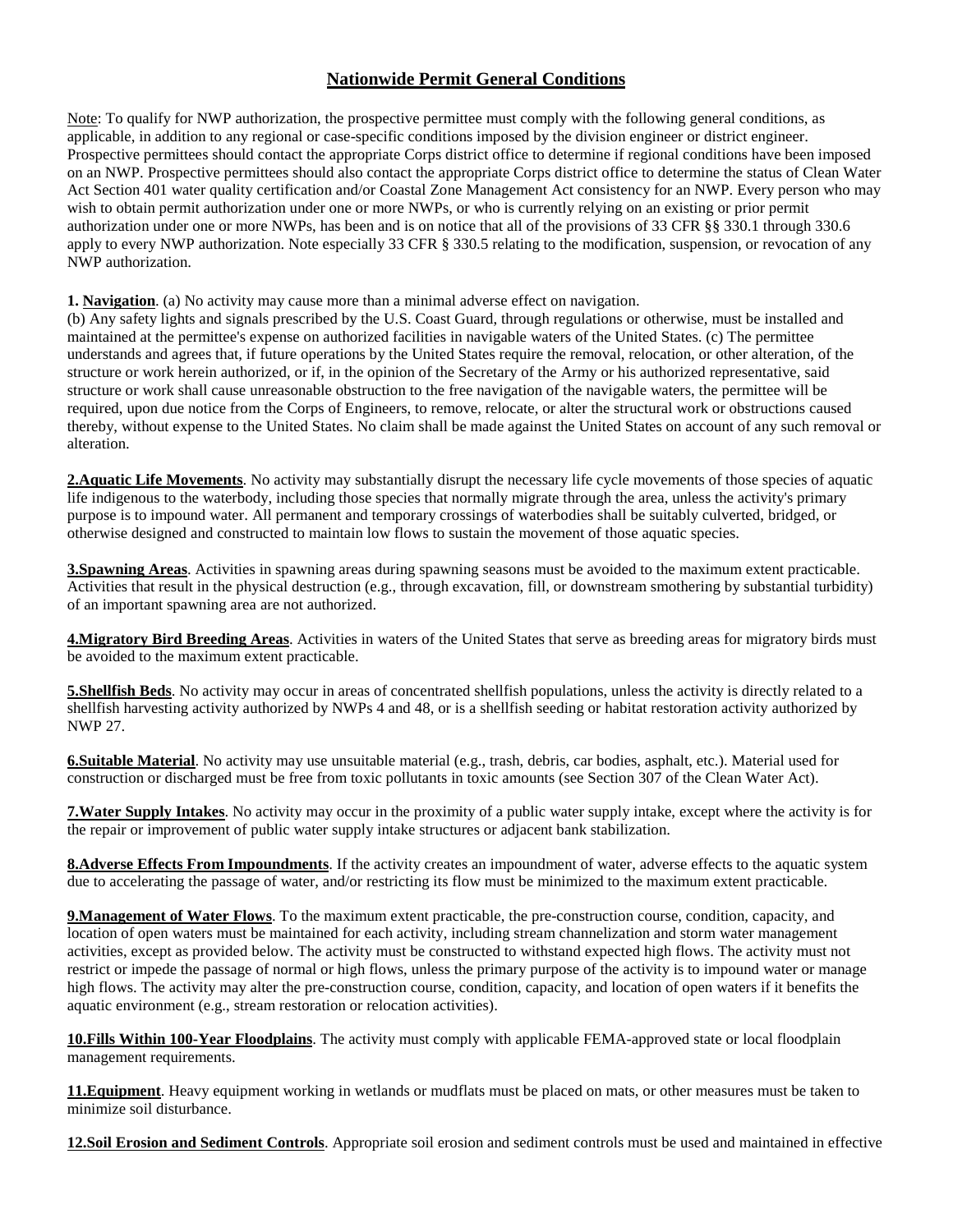operating condition during construction, and all exposed soil and other fills, as well as any work below the ordinary high water mark or high tide line, must be permanently stabilized at the earliest practicable date. Permittees are encouraged to perform work within waters of the United States during periods of low-flow or no-flow.

**13.Removal of Temporary Fills**. Temporary fills must be removed in their entirety and the affected areas returned to preconstruction elevations. The affected areas must be revegetated, as appropriate.

**14.Proper Maintenance**. Any authorized structure or fill shall be properly maintained, including maintenance to ensure public safety and compliance with applicable NWP general conditions, as well as any activity-specific conditions added by the district engineer to an NWP authorization.

**15.Single and Complete Project**. The activity must be a single and complete project. The same NWP cannot be used more than once for the same single and complete project.

**16.Wild and Scenic Rivers**. No activity may occur in a component of the National Wild and Scenic River System, or in a river officially designated by Congress as a "study river" for possible inclusion in the system while the river is in an official study status, unless the appropriate Federal agency with direct management responsibility for such river, has determined in writing that the proposed activity will not adversely affect the Wild and Scenic River designation or study status. Information on Wild and Scenic Rivers may be obtained from the appropriate Federal land management agency responsible for the designated Wild and Scenic River or study river (e.g., National Park Service, U.S. Forest Service, Bureau of Land Management, U.S. Fish and Wildlife Service).

**17.Tribal Rights**. No activity or its operation may impair reserved tribal rights, including, but not limited to, reserved water rights and treaty fishing and hunting rights.

**18. Endangered Species**. (a) No activity is authorized under any NWP which is likely to directly or indirectly jeopardize the continued existence of a threatened or endangered species or a species proposed for such designation, as identified under the Federal Endangered Species Act (ESA), or which will directly or indirectly destroy or adversely modify the critical habitat of such species. No activity is authorized under any NWP which "may affect" a listed species or critical habitat, unless Section 7 consultation addressing the effects of the proposed activity has been completed.

(b) Federal agencies should follow their own procedures for complying with the requirements of the ESA. Federal permittees must provide the district engineer with the appropriate documentation to demonstrate compliance with those requirements. The district engineer will review the documentation and determine whether it is sufficient to address ESA compliance for the NWP activity, or whether additional ESA consultation is necessary.

(c) Non-federal permittees must submit a pre-construction notification to the district engineer if any listed species or designated critical habitat might be affected or is in the vicinity of the project, or if the project is located in designated critical habitat, and shall not begin work on the activity until notified by the district engineer that the requirements of the ESA have been satisfied and that the activity is authorized. For activities that might affect Federally-listed endangered or threatened species or designated critical habitat, the pre-construction notification must include the name(s) of the endangered or threatened species that might be affected by the proposed work or that utilize the designated critical habitat that might be affected by the proposed work. The district engineer will determine whether the proposed activity "may affect" or will have "no effect" to listed species and designated critical habitat and will notify the non-Federal applicant of the Corps' determination within 45 days of receipt of a complete preconstruction notification. In cases where the non-Federal applicant has identified listed species or critical habitat that might be affected or is in the vicinity of the project, and has so notified the Corps, the applicant shall not begin work until the Corps has provided notification the proposed activities will have "no effect" on listed species or critical habitat, or until Section 7 consultation has been completed. If the non-Federal applicant has not heard back from the Corps within 45 days, the applicant must still wait for notification from the Corps.

(d) As a result of formal or informal consultation with the FWS or NMFS the district engineer may add species-specific regional endangered species conditions to the NWPs.

(e) Authorization of an activity by a NWP does not authorize the "take" of a threatened or endangered species as defined under the ESA. In the absence of separate authorization (e.g., an ESA Section 10 Permit, a Biological Opinion with "incidental take" provisions, etc.) from the U.S. FWS or the NMFS, The Endangered Species Act prohibits any person subject to the jurisdiction of the United States to take a listed species, where "take" means to harass, harm, pursue, hunt, shoot, wound, kill, trap, capture, or collect, or to attempt to engage in any such conduct. The word "harm" in the definition of "take'' means an act which actually kills or injures wildlife. Such an act may include significant habitat modification or degradation where it actually kills or injures wildlife by significantly impairing essential behavioral patterns, including breeding, feeding or sheltering.

(f) Information on the location of threatened and endangered species and their critical habitat can be obtained directly from the offices of the U.S. FWS and NMFS or their world wide web pages at http://www.fws.gov/ or http://www.fws.gov/ipac and http://www.noaa.gov/fisheries.html respectively.

**19. Migratory Birds and Bald and Golden Eagles**. The permittee is responsible for obtaining any "take" permits required under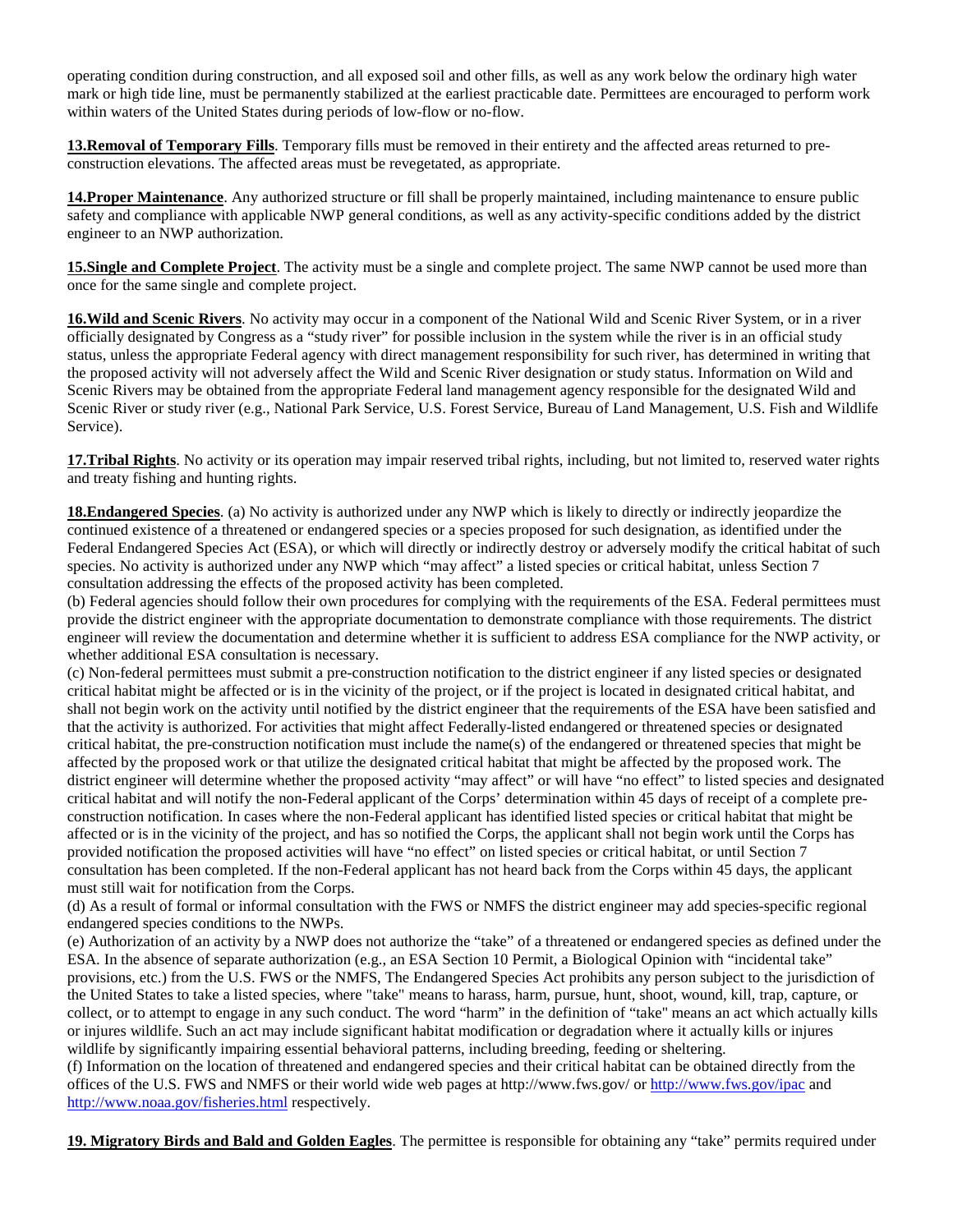the U.S. Fish and Wildlife Service's regulations governing compliance with the Migratory Bird Treaty Act or the Bald and Golden Eagle Protection Act. The permittee should contact the appropriate local office of the U.S. Fish and Wildlife Service to determine if such "take" permits are required for a particular activity.

20. Historic Properties. (a) In cases where the district engineer determines that the activity may affect properties listed, or eligible for listing, in the National Register of Historic Places, the activity is not authorized, until the requirements of Section 106 of the National Historic Preservation Act (NHPA) have been satisfied.

(b) Federal permittees should follow their own procedures for complying with the requirements of Section 106 of the National Historic Preservation Act. Federal permittees must provide the district engineer with the appropriate documentation to demonstrate compliance with those requirements. The district engineer will review the documentation and determine whether it is sufficient to address section 106 compliance for the NWP activity, or whether additional section 106 consultation is necessary. (c) Non-federal permittees must submit a pre-construction notification to the district engineer if the authorized activity may have the potential to cause effects to any historic properties listed on, determined to be eligible for listing on, or potentially eligible for listing on the National Register of Historic Places, including previously unidentified properties. For such activities, the preconstruction notification must state which historic properties may be affected by the proposed work or include a vicinity map indicating the location of the historic properties or the potential for the presence of historic properties. Assistance regarding information on the location of or potential for the presence of historic resources can be sought from the State Historic Preservation Officer or Tribal Historic Preservation Officer, as appropriate, and the National Register of Historic Places (see 33 CFR 330.4(g)). When reviewing pre-construction notifications, district engineers will comply with the current procedures for addressing the requirements of Section 106 of the National Historic Preservation Act. The district engineer shall make a reasonable and good faith effort to carry out appropriate identification efforts, which may include background research, consultation, oral history interviews, sample field investigation, and field survey. Based on the information submitted and these efforts, the district engineer shall determine whether the proposed activity has the potential to cause an effect on the historic properties. Where the non-Federal applicant has identified historic properties on which the activity may have the potential to cause effects and so notified the Corps, the non-Federal applicant shall not begin the activity until notified by the district engineer either that the activity has no potential to cause effects or that consultation under Section 106 of the NHPA has been completed.

(d) The district engineer will notify the prospective permittee within 45 days of receipt of a complete pre-construction notification whether NHPA Section 106 consultation is required. Section 106 consultation is not required when the Corps determines that the activity does not have the potential to cause effects on historic properties (see 36 CFR §800.3(a)). If NHPA section 106 consultation is required and will occur, the district engineer will notify the non-Federal applicant that he or she cannot begin work until Section 106 consultation is completed. If the non-Federal applicant has not heard back from the Corps within 45 days, the applicant must still wait for notification from the Corps.

(e) Prospective permittees should be aware that section 110k of the NHPA (16 U.S.C. 470h-2(k)) prevents the Corps from granting a permit or other assistance to an applicant who, with intent to avoid the requirements of Section 106 of the NHPA, has intentionally significantly adversely affected a historic property to which the permit would relate, or having legal power to prevent it, allowed such significant adverse effect to occur, unless the Corps, after consultation with the Advisory Council on Historic Preservation (ACHP), determines that circumstances justify granting such assistance despite the adverse effect created or permitted by the applicant. If circumstances justify granting the assistance, the Corps is required to notify the ACHP and provide documentation specifying the circumstances, the degree of damage to the integrity of any historic properties affected, and proposed mitigation. This documentation must include any views obtained from the applicant, SHPO/THPO, appropriate Indian tribes if the undertaking occurs on or affects historic properties on tribal lands or affects properties of interest to those tribes, and other parties known to have a legitimate interest in the impacts to the permitted activity on historic properties.

**21.Discovery of Previously Unknown Remains and Artifacts**. If you discover any previously unknown historic, cultural or archeological remains and artifacts while accomplishing the activity authorized by this permit, you must immediately notify the district engineer of what you have found, and to the maximum extent practicable, avoid construction activities that may affect the remains and artifacts until the required coordination has been completed. The district engineer will initiate the Federal, Tribal and state coordination required to determine if the items or remains warrant a recovery effort or if the site is eligible for listing in the National Register of Historic Places.

22.Designated Critical Resource Waters. Critical resource waters include, NOAA-managed marine sanctuaries and marine monuments, and National Estuarine Research Reserves. The district engineer may designate, after notice and opportunity for public comment, additional waters officially designated by a state as having particular environmental or ecological significance, such as outstanding national resource waters or state natural heritage sites. The district engineer may also designate additional critical resource waters after notice and opportunity for public comment.

(a) Discharges of dredged or fill material into waters of the United States are not authorized by NWPs 7, 12, 14, 16, 17, 21, 29, 31, 35, 39, 40, 42, 43, 44, 49, 50, 51, and 52 for any activity within, or directly affecting, critical resource waters, including wetlands adjacent to such waters.

(b) For NWPs 3, 8, 10, 13, 15, 18, 19, 22, 23, 25, 27, 28, 30, 33, 34, 36, 37, and 38, notification is required in accordance with general condition 31, for any activity proposed in the designated critical resource waters including wetlands adjacent to those waters. The district engineer may authorize activities under these NWPs only after it is determined that the impacts to the critical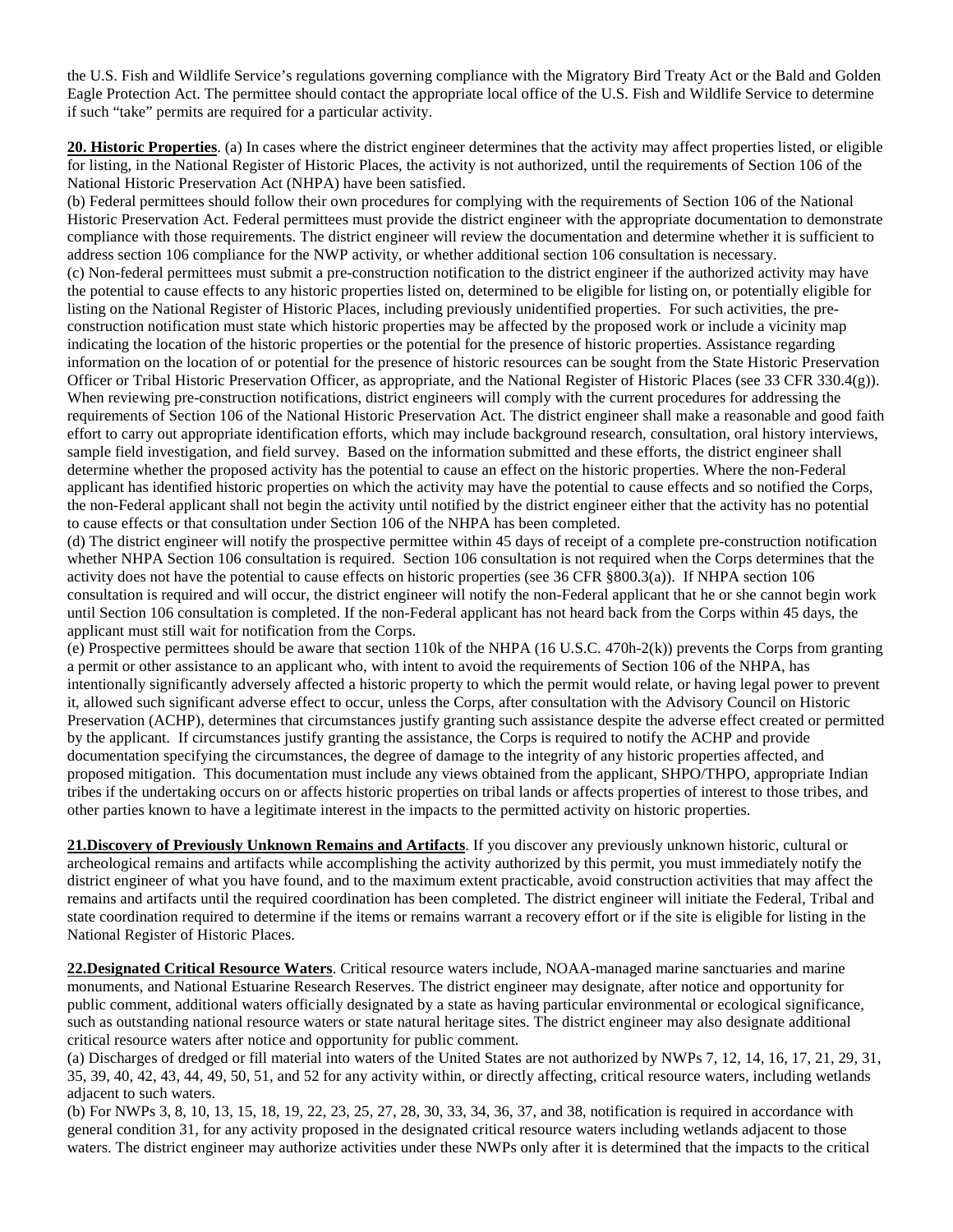resource waters will be no more than minimal.

**23. Mitigation** . The district engineer will consider the following factors when determining appropriate and practicable mitigation necessary to ensure that adverse effects on the aquatic environment are minimal:

(a) The activity must be designed and constructed to avoid and minimize adverse effects, both temporary and permanent, to waters of the United States to the maximum extent practicable at the project site (i.e., on site).

(b) Mitigation in all its forms (avoiding, minimizing, rectifying, reducing, or compensating for resource losses) will be required to the extent necessary to ensure that the adverse effects to the aquatic environment are minimal.

(c) Compensatory mitigation at a minimum one-for-one ratio will be required for all wetland losses that exceed 1/10-acre and require pre-construction notification, unless the district engineer determines in writing that either some other form of mitigation would be more environmentally appropriate or the adverse effects of the proposed activity are minimal, and provides a projectspecific waiver of this requirement. For wetland losses of 1/10-acre or less that require pre-construction notification, the district engineer may determine on a case-by-case basis that compensatory mitigation is required to ensure that the activity results in minimal adverse effects on the aquatic environment. Compensatory mitigation projects provided to offset losses of aquatic resources must comply with the applicable provisions of 33 CFR part 332.

(1) The prospective permittee is responsible for proposing an appropriate compensatory mitigation option if compensatory mitigation is necessary to ensure that the activity results in minimal adverse effects on the aquatic environment.

(2) Since the likelihood of success is greater and the impacts to potentially valuable uplands are reduced, wetland restoration should be the first compensatory mitigation option considered.

(3) If permittee-responsible mitigation is the proposed option, the prospective permittee is responsible for submitting a mitigation plan. A conceptual or detailed mitigation plan may be used by the district engineer to make the decision on the NWP verification request, but a final mitigation plan that addresses the applicable requirements of 33 CFR 332.4(c)(2) – (14) must be approved by the district engineer before the permittee begins work in waters of the United States, unless the district engineer determines that prior approval of the final mitigation plan is not practicable or not necessary to ensure timely completion of the required compensatory mitigation (see 33 CFR 332.3(k)(3)).

(4) If mitigation bank or in-lieu fee program credits are the proposed option, the mitigation plan only needs to address the baseline conditions at the impact site and the number of credits to be provided.

(5) Compensatory mitigation requirements (e.g., resource type and amount to be provided as compensatory mitigation, site protection, ecological performance standards, monitoring requirements) may be addressed through conditions added to the NWP authorization, instead of components of a compensatory mitigation plan.

(d) For losses of streams or other open waters that require pre-construction notification, the district engineer may require compensatory mitigation, such as stream rehabilitation, enhancement, or preservation, to ensure that the activity results in minimal adverse effects on the aquatic environment.

(e) Compensatory mitigation will not be used to increase the acreage losses allowed by the acreage limits of the NWPs. For example, if an NWP has an acreage limit of 1/2-acre, it cannot be used to authorize any project resulting in the loss of greater than 1/2-acre of waters of the United States, even if compensatory mitigation is provided that replaces or restores some of the lost waters. However, compensatory mitigation can and should be used, as necessary, to ensure that a project already meeting the established acreage limits also satisfies the minimal impact requirement associated with the NWPs.

(f) Compensatory mitigation plans for projects in or near streams or other open waters will normally include a requirement for the restoration or establishment, maintenance, and legal protection (e.g., conservation easements) of riparian areas next to open waters. In some cases, riparian areas may be the only compensatory mitigation required. Riparian areas should consist of native species. The width of the required riparian area will address documented water quality or aquatic habitat loss concerns. Normally, the riparian area will be 25 to 50 feet wide on each side of the stream, but the district engineer may require slightly wider riparian areas to address documented water quality or habitat loss concerns. If it is not possible to establish a riparian area on both sides of a stream, or if the waterbody is a lake or coastal waters, then restoring or establishing a riparian area along a single bank or shoreline may be sufficient. Where both wetlands and open waters exist on the project site, the district engineer will determine the appropriate compensatory mitigation (e.g., riparian areas and/or wetlands compensation) based on what is best for the aquatic environment on a watershed basis. In cases where riparian areas are determined to be the most appropriate form of compensatory mitigation, the district engineer may waive or reduce the requirement to provide wetland compensatory mitigation for wetland losses.

(g) Permittees may propose the use of mitigation banks, in-lieu fee programs, or separate permittee-responsible mitigation. For activities resulting in the loss of marine or estuarine resources, permittee-responsible compensatory mitigation may be environmentally preferable if there are no mitigation banks or in-lieu fee programs in the area that have marine or estuarine credits available for sale or transfer to the permittee. For permittee-responsible mitigation, the special conditions of the NWP verification must clearly indicate the party or parties responsible for the implementation and performance of the compensatory mitigation project, and, if required, its long-term management.

(h) Where certain functions and services of waters of the United States are permanently adversely affected, such as the conversion of a forested or scrub-shrub wetland to a herbaceous wetland in a permanently maintained utility line right-of-way, mitigation may be required to reduce the adverse effects of the project to the minimal level.

**24.Safety of Impoundment Structures**. To ensure that all impoundment structures are safely designed, the district engineer may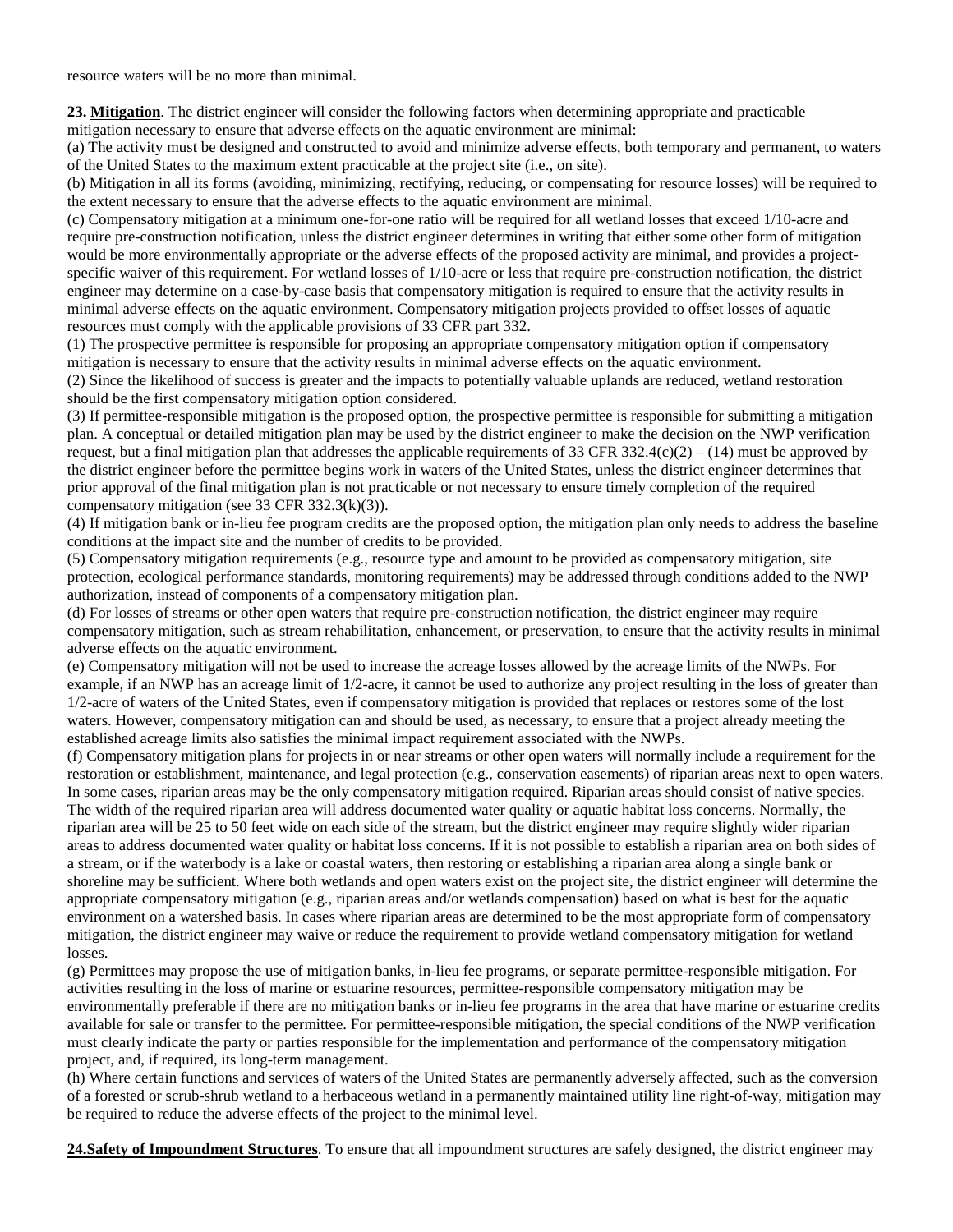require non-Federal applicants to demonstrate that the structures comply with established state dam safety criteria or have been designed by qualified persons. The district engineer may also require documentation that the design has been independently reviewed by similarly qualified persons, and appropriate modifications made to ensure safety.

**25.Water Quality**. Where States and authorized Tribes, or EPA where applicable, have not previously certified compliance of an NWP with CWA Section 401, individual 401 Water Quality Certification must be obtained or waived (see 33 CFR 330.4(c)). The district engineer or State or Tribe may require additional water quality management measures to ensure that the authorized activity does not result in more than minimal degradation of water quality.

**26.Coastal Zone Management**. In coastal states where an NWP has not previously received a state coastal zone management consistency concurrence, an individual state coastal zone management consistency concurrence must be obtained, or a presumption of concurrence must occur (see 33 CFR 330.4(d)). The district engineer or a State may require additional measures to ensure that the authorized activity is consistent with state coastal zone management requirements.

**27. Regional and Case-By-Case Conditions**. The activity must comply with any regional conditions that may have been added by the Division Engineer (see 33 CFR 330.4(e)) and with any case specific conditions added by the Corps or by the state, Indian Tribe, or U.S. EPA in its section 401 Water Quality Certification, or by the state in its Coastal Zone Management Act consistency determination.

**28. Use of Multiple Nationwide Permits**. The use of more than one NWP for a single and complete project is prohibited, except when the acreage loss of waters of the United States authorized by the NWPs does not exceed the acreage limit of the NWP with the highest specified acreage limit. For example, if a road crossing over tidal waters is constructed under NWP 14, with associated bank stabilization authorized by NWP 13, the maximum acreage loss of waters of the United States for the total project cannot exceed 1/3-acre.

29. Transfer of Nationwide Permit Verifications. If the permittee sells the property associated with a nationwide permit verification, the permittee may transfer the nationwide permit verification to the new owner by submitting a letter to the appropriate Corps district office to validate the transfer. A copy of the nationwide permit verification must be attached to the letter, and the letter must contain the following statement and signature: "When the structures or work authorized by this nationwide permit are still in existence at the time the property is transferred, the terms and conditions of this nationwide permit, including any special conditions, will continue to be binding on the new owner(s) of the property. To validate the transfer of this nationwide permit and the associated liabilities associated with compliance with its terms and conditions, have the transferee sign and date below."

(Transferee)

(Date)

**30. Compliance Certification**. Each permittee who receives an NWP verification letter from the Corps must provide a signed certification documenting completion of the authorized activity and any required compensatory mitigation. The success of any required permittee-responsible mitigation, including the achievement of ecological performance standards, will be addressed separately by the district engineer. The Corps will provide the permittee the certification document with the NWP verification letter. The certification document will include:

(a) A statement that the authorized work was done in accordance with the NWP authorization, including any general, regional, or activity-specific conditions;

(b) A statement that the implementation of any required compensatory mitigation was completed in accordance with the permit conditions. If credits from a mitigation bank or in-lieu fee program are used to satisfy the compensatory mitigation requirements, the certification must include the documentation required by 33 CFR 332.3(l)(3) to confirm that the permittee secured the appropriate number and resource type of credits; and

(c) The signature of the permittee certifying the completion of the work and mitigation.

**31. Pre-Construction Notification**. (a) Timing . Where required by the terms of the NWP, the prospective permittee must notify the district engineer by submitting a pre-construction notification (PCN) as early as possible. The district engineer must determine if the PCN is complete within 30 calendar days of the date of receipt and, if the PCN is determined to be incomplete, notify the prospective permittee within that 30 day period to request the additional information necessary to make the PCN complete. The request must specify the information needed to make the PCN complete. As a general rule, district engineers will request additional information necessary to make the PCN complete only once. However, if the prospective permittee does not provide all of the requested information, then the district engineer will notify the prospective permittee that the PCN is still incomplete and the PCN review process will not commence until all of the requested information has been received by the district engineer. The prospective permittee shall not begin the activity until either:

(1) He or she is notified in writing by the district engineer that the activity may proceed under the NWP with any special conditions imposed by the district or division engineer; or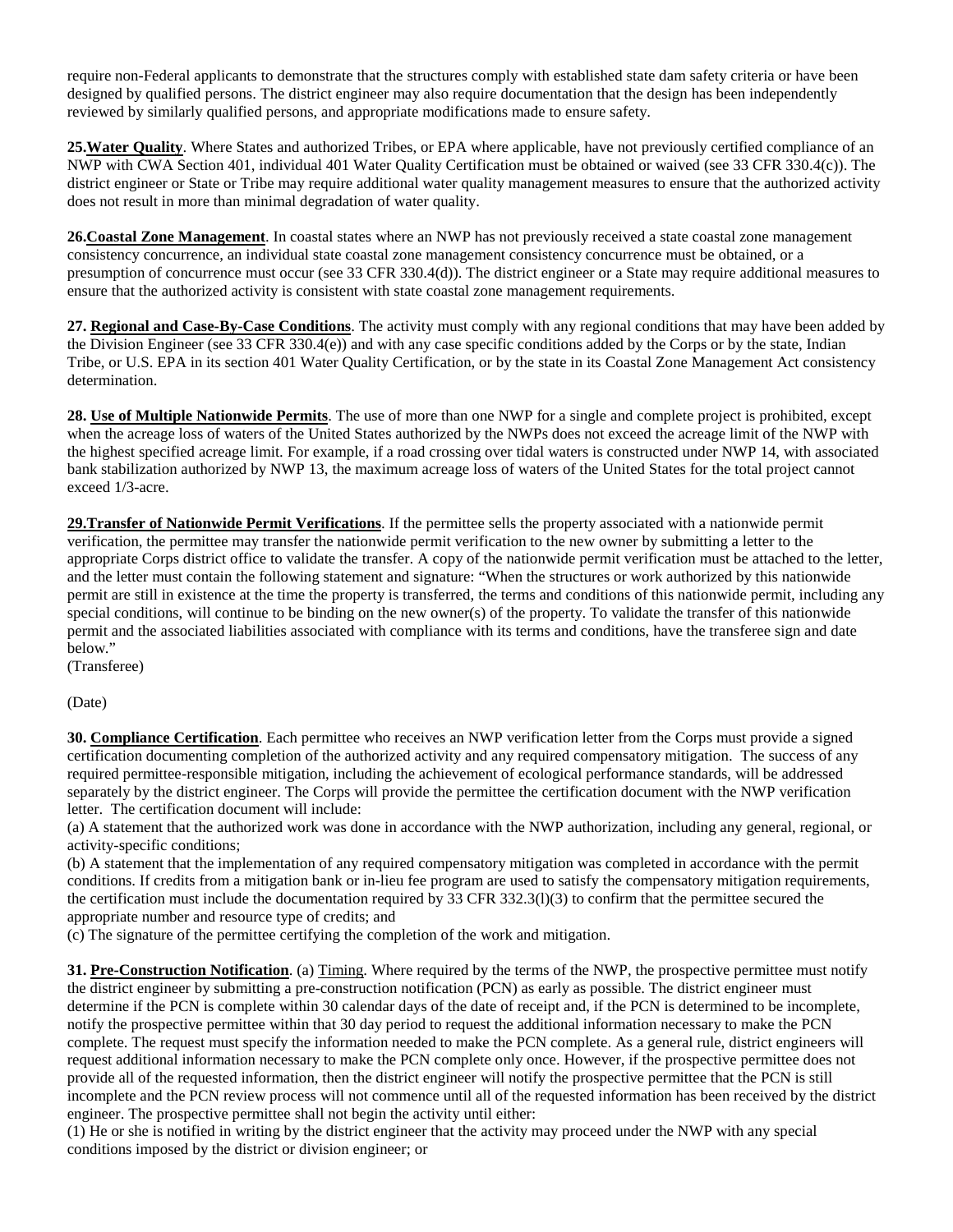(2) 45 calendar days have passed from the district engineer's receipt of the complete PCN and the prospective permittee has not received written notice from the district or division engineer. However, if the permittee was required to notify the Corps pursuant to general condition 18 that listed species or critical habitat might be affected or in the vicinity of the project, or to notify the Corps pursuant to general condition 20 that the activity may have the potential to cause effects to historic properties, the permittee cannot begin the activity until receiving written notification from the Corps that there is "no effect" on listed species or "no potential to cause effects" on historic properties, or that any consultation required under Section 7 of the Endangered Species Act (see 33 CFR 330.4(f)) and/or Section 106 of the National Historic Preservation (see 33 CFR 330.4(g)) has been completed. Also, work cannot begin under NWPs 21, 49, or 50 until the permittee has received written approval from the Corps. If the proposed activity requires a written waiver to exceed specified limits of an NWP, the permittee may not begin the activity until the district engineer issues the waiver. If the district or division engineer notifies the permittee in writing that an individual permit is required within 45 calendar days of receipt of a complete PCN, the permittee cannot begin the activity until an individual permit has been obtained. Subsequently, the permittee's right to proceed under the NWP may be modified, suspended, or revoked only in accordance with the procedure set forth in 33 CFR  $330.5(d)(2)$ .

(b) Contents of Pre-Construction Notification: The PCN must be in writing and include the following information:

(1) Name, address and telephone numbers of the prospective permittee;

(2) Location of the proposed project;

(3) A description of the proposed project; the project's purpose; direct and indirect adverse environmental effects the project would cause, including the anticipated amount of loss of water of the United States expected to result from the NWP activity, in acres, linear feet, or other appropriate unit of measure; any other NWP(s), regional general permit(s), or individual permit(s) used or intended to be used to authorize any part of the proposed project or any related activity. The description should be sufficiently detailed to allow the district engineer to determine that the adverse effects of the project will be minimal and to determine the need for compensatory mitigation. Sketches should be provided when necessary to show that the activity complies with the terms of the NWP. (Sketches usually clarify the project and when provided results in a quicker decision. Sketches should contain sufficient detail to provide an illustrative description of the proposed activity (e.g., a conceptual plan), but do not need to be detailed engineering plans);

(4) The PCN must include a delineation of wetlands, other special aquatic sites, and other waters, such as lakes and ponds, and perennial, intermittent, and ephemeral streams, on the project site. Wetland delineations must be prepared in accordance with the current method required by the Corps. The permittee may ask the Corps to delineate the special aquatic sites and other waters on the project site, but there may be a delay if the Corps does the delineation, especially if the project site is large or contains many waters of the United States. Furthermore, the 45 day period will not start until the delineation has been submitted to or completed by the Corps, as appropriate;

(5) If the proposed activity will result in the loss of greater than 1/10-acre of wetlands and a PCN is required, the prospective permittee must submit a statement describing how the mitigation requirement will be satisfied, or explaining why the adverse effects are minimal and why compensatory mitigation should not be required. As an alternative, the prospective permittee may submit a conceptual or detailed mitigation plan.

(6) If any listed species or designated critical habitat might be affected or is in the vicinity of the project, or if the project is located in designated critical habitat, for non-Federal applicants the PCN must include the name(s) of those endangered or threatened species that might be affected by the proposed work or utilize the designated critical habitat that may be affected by the proposed work. Federal applicants must provide documentation demonstrating compliance with the Endangered Species Act; and (7) For an activity that may affect a historic property listed on, determined to be eligible for listing on, or potentially eligible for listing on, the National Register of Historic Places, for non-Federal applicants the PCN must state which historic property may be affected by the proposed work or include a vicinity map indicating the location of the historic property. Federal applicants must provide documentation demonstrating compliance with Section 106 of the National Historic Preservation Act.

(c) Form of Pre-Construction Notification: The standard individual permit application form (Form ENG 4345) may be used, but (d) Agency Coordination: (1) The district engineer will consider any comments from Federal and state agencies concerning the the completed application form must clearly indicate that it is a PCN and must include all of the information required in paragraphs (b)(1) through (7) of this general condition. A letter containing the required information may also be used. proposed activity's compliance with the terms and conditions of the NWPs and the need for mitigation to reduce the project's adverse environmental effects to a minimal level.

(2) For all NWP activities that require pre-construction notification and result in the loss of greater than 1/2-acre of waters of the United States, for NWP 21, 29, 39, 40, 42, 43, 44, 50, 51, and 52 activities that require pre-construction notification and will result in the loss of greater than 300 linear feet of intermittent and ephemeral stream bed, and for all NWP 48 activities that require preconstruction notification, the district engineer will immediately provide (e.g., via e-mail, facsimile transmission, overnight mail, or other expeditious manner) a copy of the complete PCN to the appropriate Federal or state offices (U.S. FWS, state natural resource or water quality agency, EPA, State Historic Preservation Officer (SHPO) or Tribal Historic Preservation Office (THPO), and, if appropriate, the NMFS). With the exception of NWP 37, these agencies will have 10 calendar days from the date the material is transmitted to telephone or fax the district engineer notice that they intend to provide substantive, site-specific comments. The comments must explain why the agency believes the adverse effects will be more than minimal. If so contacted by an agency, the district engineer will wait an additional 15 calendar days before making a decision on the pre-construction notification. The district engineer will fully consider agency comments received within the specified time frame concerning the proposed activity's compliance with the terms and conditions of the NWPs, including the need for mitigation to ensure the net adverse environmental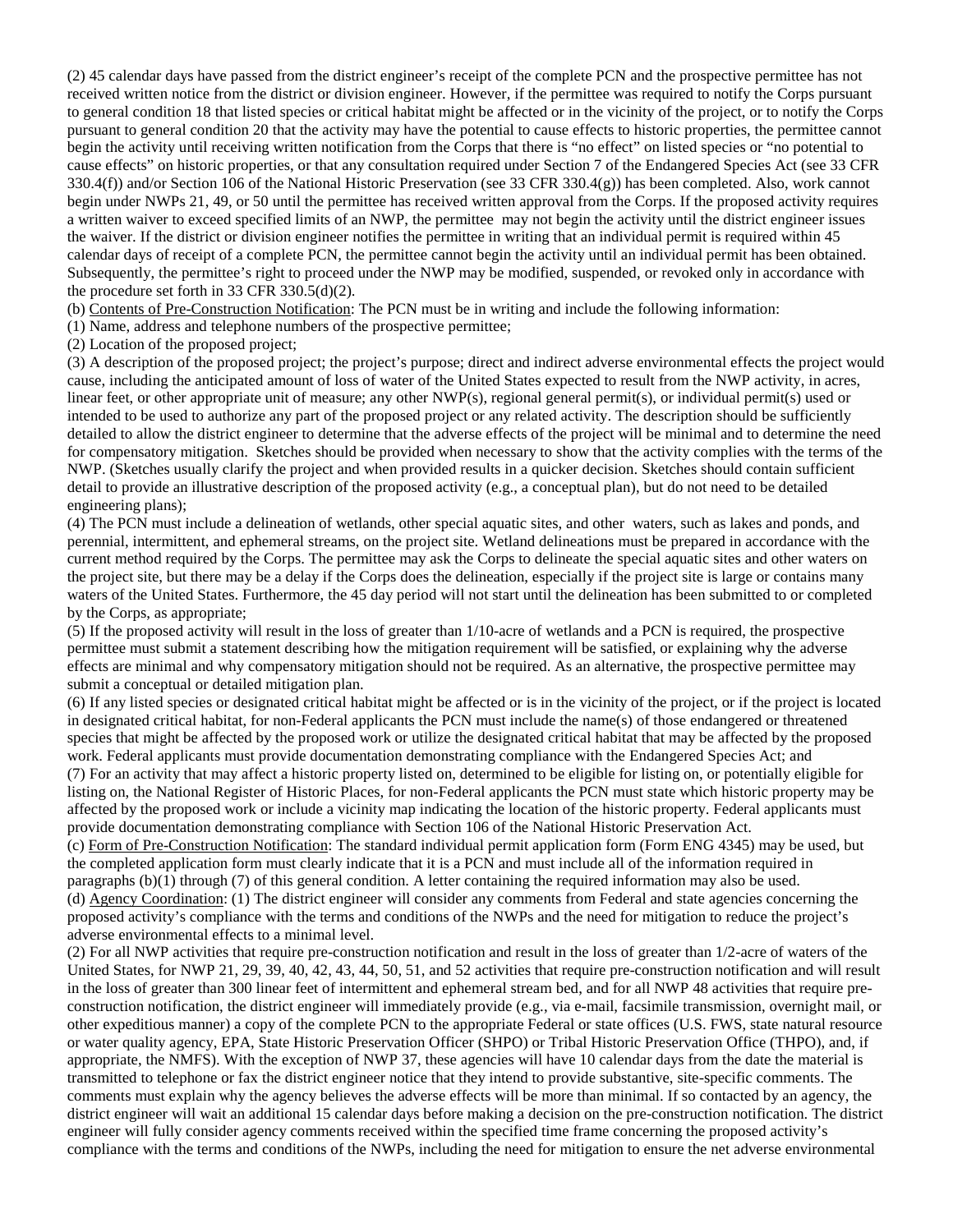effects to the aquatic environment of the proposed activity are minimal. The district engineer will provide no response to the resource agency, except as provided below. The district engineer will indicate in the administrative record associated with each pre-construction notification that the resource agencies' concerns were considered. For NWP 37, the emergency watershed protection and rehabilitation activity may proceed immediately in cases where there is an unacceptable hazard to life or a significant loss of property or economic hardship will occur. The district engineer will consider any comments received to decide whether the NWP 37 authorization should be modified, suspended, or revoked in accordance with the procedures at 33 CFR 330.5. (3) In cases of where the prospective permittee is not a Federal agency, the district engineer will provide a response to NMFS within 30 calendar days of receipt of any Essential Fish Habitat conservation recommendations, as required by Section 305(b)(4)(B) of the Magnuson-Stevens Fishery Conservation and Management Act.

(4) Applicants are encouraged to provide the Corps with either electronic files or multiple copies of pre-construction notifications to expedite agency coordination.

### D. District Engineer's Decision

1. In reviewing the PCN for the proposed activity, the district engineer will determine whether the activity authorized by the NWP will result in more than minimal individual or cumulative adverse environmental effects or may be contrary to the public interest. For a linear project, this determination will include an evaluation of the individual crossings to determine whether they individually satisfy the terms and conditions of the NWP(s), as well as the cumulative effects caused by all of the crossings authorized by NWP. If an applicant requests a waiver of the 300 linear foot limit on impacts to intermittent or ephemeral streams or of an otherwise applicable limit, as provided for in NWPs 13, 21, 29, 36, 39, 40, 42, 43, 44, 50, 51 or 52, the district engineer will only grant the waiver upon a written determination that the NWP activity will result in minimal adverse effects. When making minimal effects determinations the district engineer will consider the direct and indirect effects caused by the NWP activity. The district engineer will also consider site specific factors, such as the environmental setting in the vicinity of the NWP activity, the type of resource that will be affected by the NWP activity, the functions provided by the aquatic resources that will be affected by the NWP activity, the degree or magnitude to which the aquatic resources perform those functions, the extent that aquatic resource functions will be lost as a result of the NWP activity (e.g., partial or complete loss), the duration of the adverse effects (temporary or permanent), the importance of the aquatic resource functions to the region (e.g., watershed or ecoregion), and mitigation required by the district engineer. If an appropriate functional assessment method is available and practicable to use, that assessment method may be used by the district engineer to assist in the minimal adverse effects determination. The district engineer may add case-specific special conditions to the NWP authorization to address site-specific environmental concerns. 2. If the proposed activity requires a PCN and will result in a loss of greater than 1/10acre of wetlands, the prospective permittee should submit a mitigation proposal with the PCN. Applicants may also propose compensatory mitigation for projects with smaller impacts. The district engineer will consider any proposed compensatory mitigation the applicant has included in the proposal in determining whether the net adverse environmental effects to the aquatic environment of the proposed activity are minimal. The compensatory mitigation proposal may be either conceptual or detailed. If the district engineer determines that the activity complies with the terms and conditions of the NWP and that the adverse effects on the aquatic environment are minimal, after considering mitigation, the district engineer will notify the permittee and include any activity-specific conditions in the NWP verification the district engineer deems necessary. Conditions for compensatory mitigation requirements must comply with the appropriate provisions at 33 CFR 332.3(k). The district engineer must approve the final mitigation plan before the permittee commences work in waters of the United States, unless the district engineer determines that prior approval of the final mitigation plan is not practicable or not necessary to ensure timely completion of the required compensatory mitigation. If the prospective permittee elects to submit a compensatory mitigation plan with the PCN, the district engineer will expeditiously review the proposed compensatory mitigation plan. The district engineer must review the proposed compensatory mitigation plan within 45 calendar days of receiving a complete PCN and determine whether the proposed mitigation would ensure no more than minimal adverse effects on the aquatic environment. If the net adverse effects of the project on the aquatic environment (after consideration of the compensatory mitigation proposal) are determined by the district engineer to be minimal, the district engineer will provide a timely written response to the applicant. The response will state that the project can proceed under the terms and conditions of the NWP, including any activity-specific conditions added to the NWP authorization by the district engineer.

3. If the district engineer determines that the adverse effects of the proposed work are more than minimal, then the district engineer will notify the applicant either: (a) That the project does not qualify for authorization under the NWP and instruct the applicant on the procedures to seek authorization under an individual permit; (b) that the project is authorized under the NWP subject to the applicant's submission of a mitigation plan that would reduce the adverse effects on the aquatic environment to the minimal level; or (c) that the project is authorized under the NWP with specific modifications or conditions. Where the district engineer determines that mitigation is required to ensure no more than minimal adverse effects occur to the aquatic environment, the activity will be authorized within the 45-day PCN period, with activity-specific conditions that state the mitigation requirements. The authorization will include the necessary conceptual or detailed mitigation or a requirement that the applicant submit a mitigation plan that would reduce the adverse effects on the aquatic environment to the minimal level. When mitigation is required, no work in waters of the United States may occur until the district engineer has approved a specific mitigation plan or has determined that prior approval of a final mitigation plan is not practicable or not necessary to ensure timely completion of the required compensatory mitigation.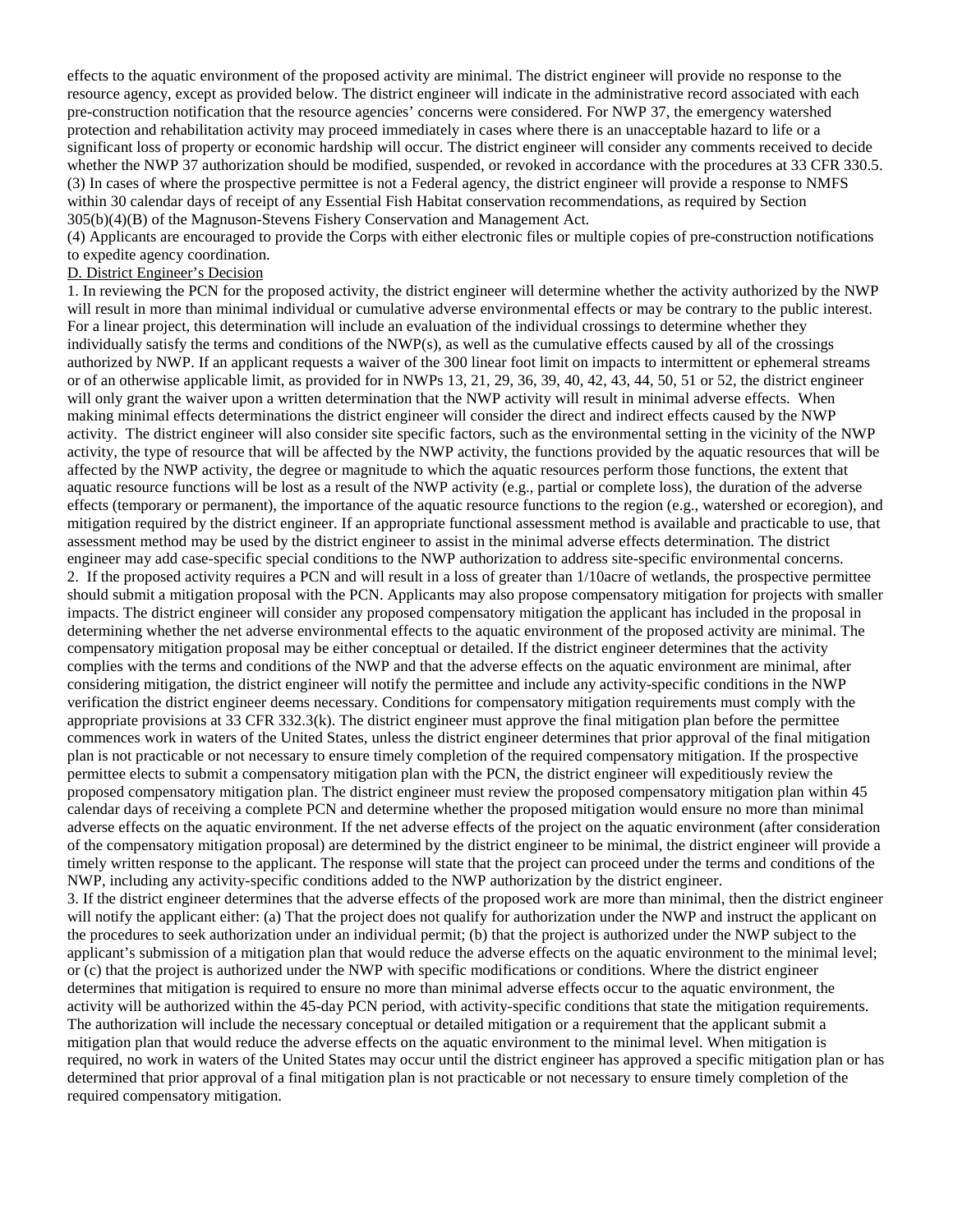

**US Army Corps** 

Philadelphia District

of Engineers.

# **NEW JERSEY 2017 NATIONWIDE PERMIT REGIONAL CONDITIONS**



**MAR 19, 2017**

# **New York District and Philadelphia District 2017 NATIONWIDE (NWP) REGIONAL PERMIT CONDITIONS FOR NEW JERSEY**

Effective March 2, 1994, the State of New Jersey assumed the Federal Section 404 permit program from the United States (U.S.) Army Corps of Engineers. As such, these nationwide permits including all regional conditions developed for waters of the United States within the State of New Jersey are only effective for those waters which have NOT been assumed by the State of New Jersey. All Nationwide permit (NWP) verifications shall be made in accordance with the below listed regional conditions and all subparts, unless otherwise authorized by the district engineer through the preconstruction notification process.

## **REGIONAL GENERAL CONDITION – 1 (G-1)**

**This regional condition is applicable to all nationwide permits (NWPs) where a preconstruction notification (PCN) is required to be submitted to the U.S. Army Corps of Engineers, District Engineer (DE) and provides specific information to request verification by the Corps District in order to process your PCN. NWP activities require notification under certain circumstances. Review the terms of the individual NWP authorization, general conditions 22 and 32, or the regional conditions to identify these circumstances. In addition, the PCN shall include:** 

### **Condition G-1**:

1. The permittee shall notify the Corps of Engineers in accordance with General Condition 32 by using a signed application form (ENG Form 4345).

2. The PCN shall also include the following information:

- A. All preconstruction notifications (PCNs) to the Corps of Engineers shall describe all activities that the applicant plans to undertake that are reasonably related to the same project.
- B. A written statement that clearly describes the following: (1) what measures have been taken to avoid impacts on aquatic resources, (2) what measures have been taken to avoid and/or minimize any discharges into wetlands or waters of the United States, and (3) what measures have been developed to compensate for any impacts to wetlands or waters of the United States.
- C. All PCNs to the Corps of Engineers shall include the following information, where applicable: (1) all information specified in the nationwide permit itself or general conditions; (2) plan(s) showing all work in areas of potential Federal jurisdiction on 8-1/2 by 11 inch paper and full-sized scaled engineering drawings, if available; (3) formal property identification such as lot and block or tax parcel number; (4) a delineation of areas within Federal jurisdiction, including wetlands, for the entire project area; (5) existing water depths; (6) depth of any cables or pipelines below mean low water; height of any cables, pipelines or other structures above mean high water; (7) the maximum distance that any structure(s) would extend channelward of the mean high water line or ordinary high water in non-tidal areas; (8) the maximum distance that any fill would extend channelward of the high tide line or ordinary high water in non-tidal areas; (9) the width of the waterway at the project site; (10) the location of any mapped floodplain areas; (11) the location of any dredged material disposal area; (12) the distance from the edge of any navigation channel; (13) the location of any temporary work, structures, vessels, or fills required for the construction; (14) a copy of any previous Federal or State approvals; (15) and, the location and nature of any submerged aquatic vegetation (e.g., eel grass Zostera, marina) or shellfish beds.
- D. Where the State has denied 401 WQC and/or not concurred with the Corps' CZM consistency determination for a NWP authorization, the prospective permittee should contact the State to obtain an activity specific review and approval by the State prior to submitting any required preconstruction notification to the Corps of Engineers.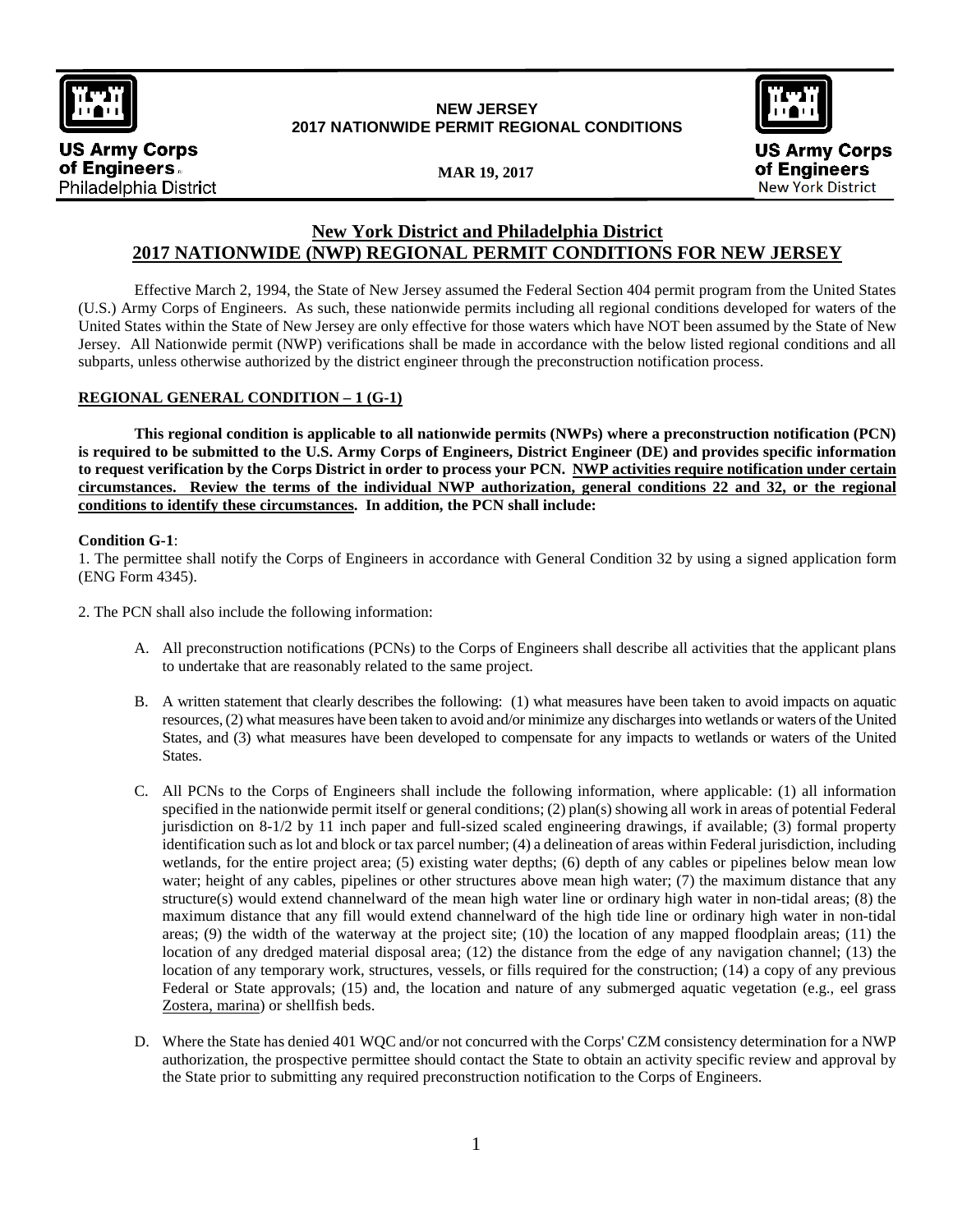## **REGIONAL GENERAL CONDITION – 2 (G-2**)

### **This regional condition is applicable to all nationwide permit activities that require coordination by the Corps of Engineers with the Federal and State resource agencies.**

**Condition G-2**: As a part of the PCN to the Corps of Engineers, the applicant shall provide evidence that a duplicate copy of the PCN has been submitted to and received by the other concerned Federal and State resource agencies (e.g., copy of certified/registered mail receipt or email). The addresses for these agencies are provided below **(See Addresses in Special Note 1 below)**.

## **REGIONAL GENERAL CONDITION – 3 (G-3**)

**This regional condition is applicable to ALL nationwide permit activities located in waters of the United States that are a component of the National Wild and Scenic River System, or have been officially designated as a "study river" for possible inclusion in the system (See NWP General Condition 16).**

**Condition G-3**: The applicant shall provide written notification, include the information identified in regional condition G-1 above, to the National Park Service prior to performing the activity, and shall not begin work until notified by the National Park Service in writing that the proposed activity will not adversely affect the Wild and Scenic River designation, or study status. A copy of this approval from the National Park Service shall be forwarded to the Corps of Engineers. The appropriate addresses for the National Park Service are provided below.

- **(1)** For ALL projects, the applicant shall notify: National Park Service, 15 State Street, Boston Massachusetts, 02109.
- **(2)** If the proposed project is located in the Upper Delaware River, notification shall also be sent to Upper Delaware National Scenic and Recreational River, R.R. 2, Box 2428, Beach Lake, Pennsylvania, 18405-9737.

### *The following list includes the waterway locations that are currently subject to this regional condition:*

- **(1)** Upper Delaware River; from the confluence of the East and West Branches (below Hancock, New York) downstream to Cherry Island near Millrift in Westfall Township, Pike County (Sparrow Bush, New York), approximately five miles above Port Jervis).
- **(2)** Delaware Water Gap National Recreation Area; Pennsylvania and New Jersey; within the boundaries of the National Recreation Area, beginning approximately four miles below Port Jervis, extending downstream approximately to the boundary between Monroe and Northampton Counties in Pennsylvania (just below the Interstate 80 bridge).
- **(3)** Lower Delaware River; Pennsylvania and New Jersey; from the town of Washington Crossing in Bucks County, Pennsylvania, upstream to Upper Mount Bethel Township in Northampton County, Pennsylvania, plus Tinicum, Paunacussing, and Tohickon Creeks (tributaries). The towns of Belvidere, Phillipsburg, and Easton, as well as existing power plants, water supply intakes and wastewater outfalls are not included in the designated area.
- **(4)** Great Egg Harbor River; New Jersey; from the mouth of Patcong Creek upstream approximately 40 miles plus several tributaries, in Atlantic, Cape May, Gloucester and Camden Counties. This includes Patcong Creek extending upstream from its confluence with Great Egg Harbor River to the Garden State parkway bridge, approximately 2.8 miles.
- **(5)** Maurice River; New Jersey; the Maurice River, from Shell Pile approximately 17 miles upstream to the Millville sewage treatment plant, and portions of Menantico Creek, Manumuskin River and Muskee Creek, in Cumberland and Atlantic Counties.

### **REGIONAL GENERAL CONDITION – 4 (G-4) ENDANGERED SPECIES (USFWS)**

**This regional condition is intended to satisfy the requirements of Section 7 of the Endangered Species Act (ESA) for those species under the jurisdiction of the United States Fish and Wildlife Service (USFWS). This regional condition is applicable to ALL nationwide permit (NWP) activities in New Jersey where a preconstruction notification is not required or when a PCN is required and submitted to the Corps of Engineers.**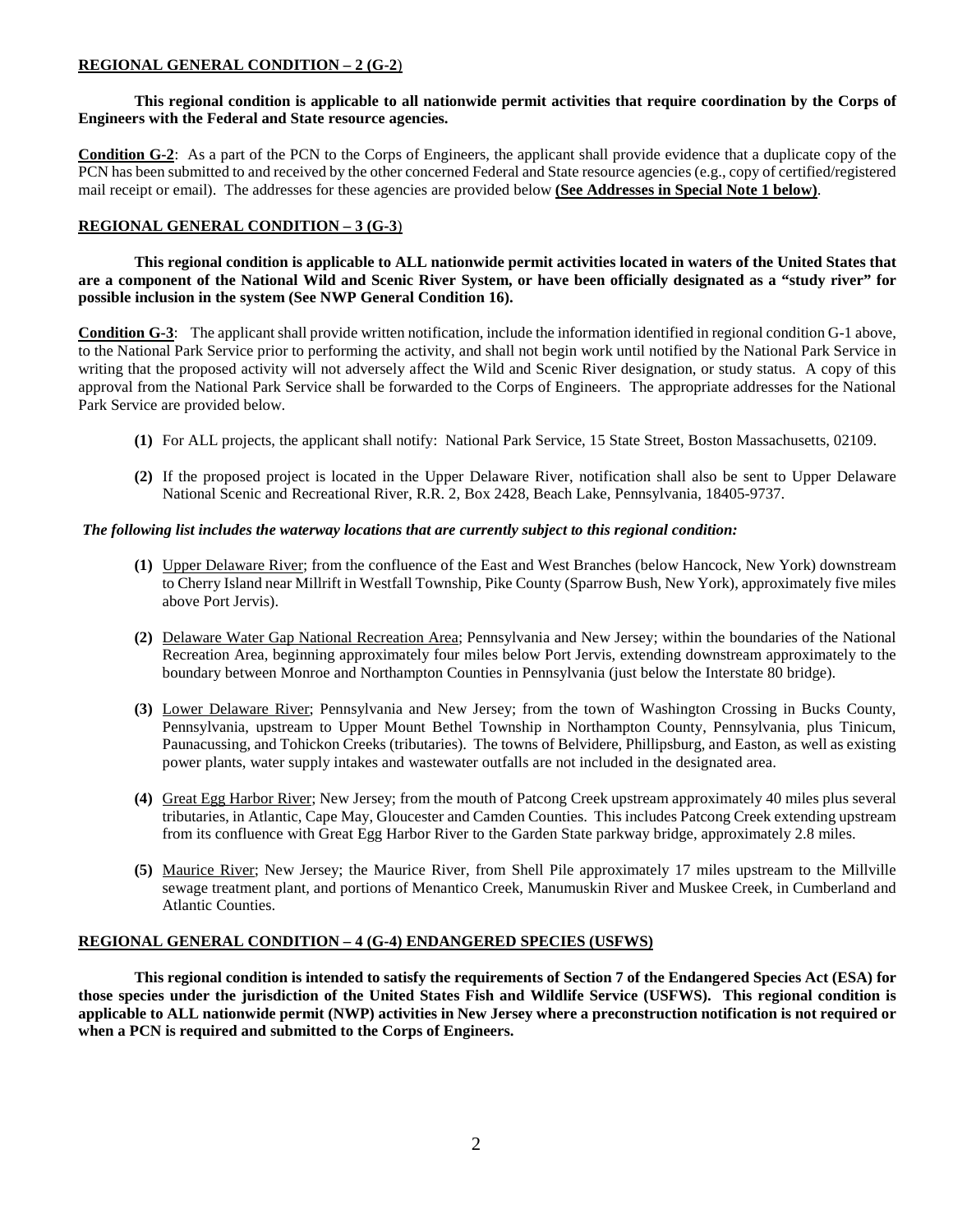**Condition G-4**: Prior to any work the applicant shall Document that they have followed the consultation guidance published on the USFWS New Jersey Field Office website<http://www.fws.gov/northeast/njfieldoffice/Endangered/consultation.html> to determine if a proposed NWP activity may affect a listed species. A list of federally listed species for your action area shall be generated using the U.S. Fish and Wildlife Service, Information for Project Planning and Conservation (IPaC) at the following website [https://ecos.fws.gov/ipac/.](https://ecos.fws.gov/ipac/) Upon your review of IPaC, the proposed activity is within a municipality that supports a federally listed species and the project site supports habitat for a federally listed species, the applicant shall follow the guidance provided on the website U.S. Fish and Wildlife Service New Jersey Field Office website. If necessary, contact the U.S. Fish and Wildlife Service New Jersey Field Office for further coordination prior to applying to the Corps for an NWP verification.

### **REGIONAL GENERAL CONDITION – 5 (G-5) ENDANGERED SPECIES (NMFS)**

**This regional condition is intended to satisfy the requirements of the Section 7 of ESA for those species under the jurisdiction of the National Marine Fisheries Service (NMFS). This regional condition is applicable to ALL nationwide permit activities in New Jersey where a PCN is not required or when a PCN is required and submitted to the Corps of Engineers.** 

**Condition G-5**: In coordination with the NMFS, the Corps has determined that the following NWP activities will have NO EFFECT on NMFS protected resources and no further consultation is required under the ESA: *2, 21, 29, 30, 34, 39, 41, 44, 45, 46, 49, 50 and 51*. A PCN shall be submitted to the Corps of Engineers for ALL OTHER nationwide permit activities for the following:

- **(1)** All NWP activities in ALL tributaries and waterways within the geographic area of the Philadelphia and New York Districts, except the following:
	- (a) Delaware River mainstem above the U.S. Route 202 Bridge in Lambertville, New Jersey;
	- (b) And ALL tributaries above the U.S. Route 202 Bridge in Lambertville, New Jersey located off of the Delaware River mainstem.

Additional information on the location of threatened and endangered species, their critical habitats, and spawning areas, under the jurisdiction of the NMFS that may occur within the geographic area of the Philadelphia and New York District can be obtained directly from the NMFS worldwide websites at the following:

<http://www.greateratlantic.fisheries.noaa.gov/protected/section7/guidance/maps/index.html>

<http://www.greateratlantic.fisheries.noaa.gov/protected/section7/index.html>

### **REGIONAL GENERAL CONDITION – 6 (G-6) ESSENTIAL FISH HABITAT**

**This regional condition is intended to satisfy the requirements of the Magnuson Stevens Fishery Conservation and Management Act (MSA). This regional condition is applicable to ALL nationwide permit activities where a PCN is not required or when a PCN is required and submitted to the Corps of Engineers. The NOAA National Marine Fisheries Service (NMFS) and the MSA requires federal agencies such as the Corps to consult with NMFS on projects that may adversely affect Essential Fish Habitat (EFH).** 

**Condition G-6(a)**: For ALL NWP activities proposing the construction and/or replacement of structures in areas mapped as shellfish habitat as defined in the New Jersey Department of Environmental Protection, *N.J.A.C. 7:7-9.2, Coastal Zone Management Rules, as amended on June 20, 2016* and/or last amended, the following conditions shall be met:

- **(1)** All structures, including piers and docks (piles, stringers, whalers and decking), utility poles, boat lifts, mooring piles, breakwaters, and replacement bulkheads must be constructed with non-polluting material, such as plastic, natural cedar or other untreated wood, polymer coated pressure-treated wood, concrete or other inert products. Examples of commonly used treated materials are; creosote, pressure-treated lumber, (i.e. preservative treatment such as CCA-C, ACZA, CC, ACQ, etc.) (wolmanized) which is susceptible to leaching are considered polluting materials and are not acceptable for the purpose of this permit unless a polymer coating is applied to the material prior to installation;
- **(2)** Those shellfish areas mapped by the NJDEP as "condemned" and/or "prohibited" for the purpose of harvesting shellfish, shall continue to be considered shellfish habitat for the purposes of Nationwide Permit Verification.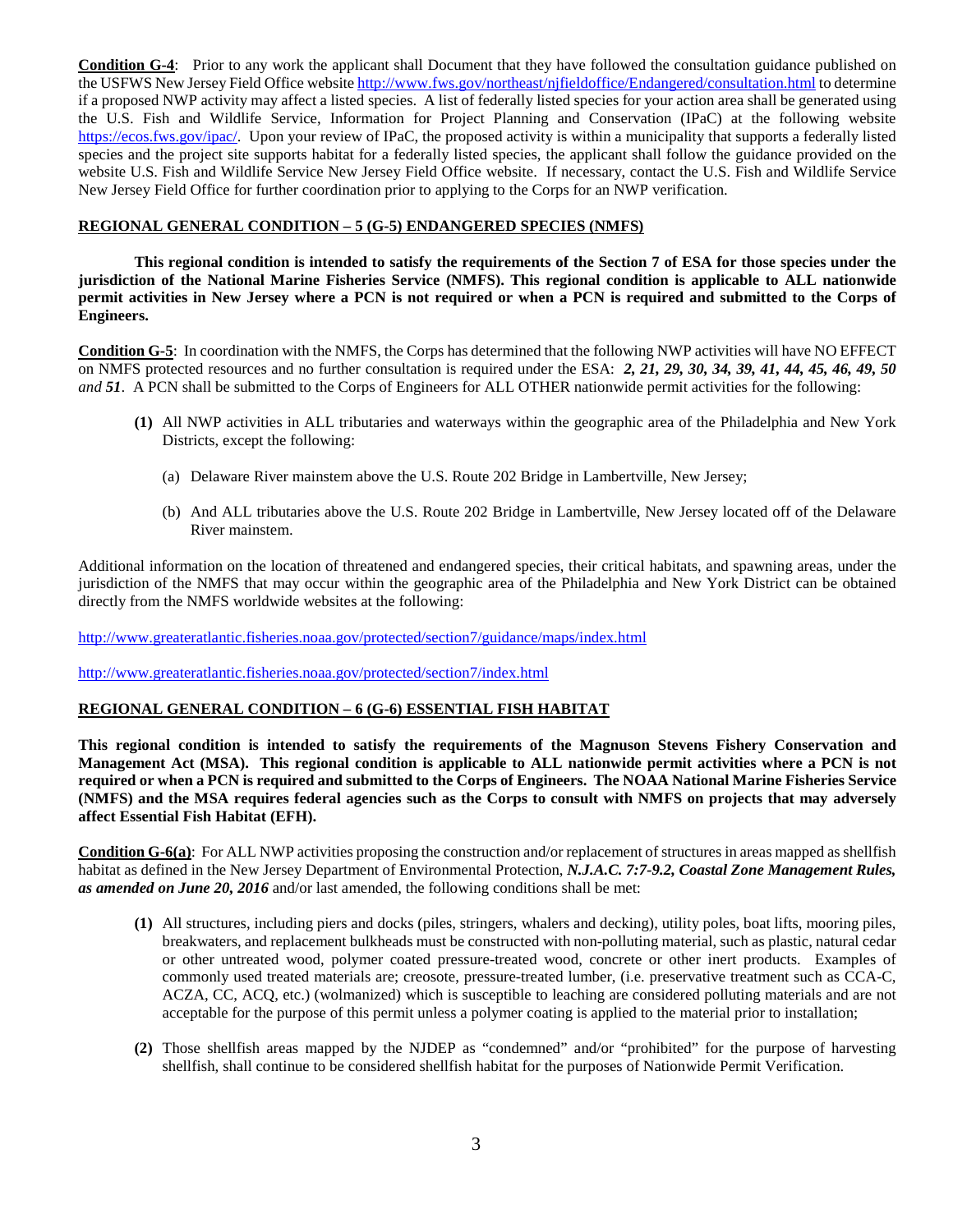**Condition G-6(b)**: A PCN must be submitted to the Corps of Engineers and the NMFS for the following NWP's: *27, 38, 52, 53 and 54*. For those NWP's *not* listed, a PCN *must* be submitted to the Corps of Engineers and NMFS for any NWP activity that *is* proposed within 50 feet of submerged aquatic vegetation (SAV) beds, mapped SAV habitat and/or within sandbar shark (*Carcharhinidae plumbeus*) Habitat Areas of Particular Concern (HAPC) as depicted by the Essential Fish Habitat Mapper [\(http://www.habitat.noaa.gov/protection/efh/efhmapper/\)](http://www.habitat.noaa.gov/protection/efh/efhmapper/);

**Condition G-6(c)**: In order to protect diadromous fish migrations, spawning activities, and EFH, in-water work shall be avoided in accordance to the following time of year restrictions:

- (a) To protect diadromous fish migrations and spawning, in-water work shall be avoided from the mouth of the Delaware Bay to the U.S. Route 1 Bridge, and ALL tributaries within this reach, from *March 1 to June 30*.
- (b) To protect diadromous fish migrations and spawning in the Delaware River mainstem above the U.S. Route 1 Bridge, and All tributaries north of this point, in-water work shall be avoided from *March 1 to July 31***.**
- (c) In all other tributaries in New Jersey within the geographic area of the Philadelphia and New York Districts, inwater work shall be avoided from *March 1 to June 30* to protect diadromous fish migration, spawning activities and EFH.
- (d) In areas identified as EFH for winter flounder eggs and larvae, in-water work shall be avoided from *January 01 to May 31***.** This does not apply south of the Atlantic City Expressway within Atlantic and Cape May Counties.
- (e) Work within cofferdams that fully enclose and dewater the project area can proceed any time during the year provided that the cofferdams are installed or removed outside of the seasonal work restriction and do not preclude the free movement of migrating and spawning aquatic species to ensure compliance with NWP General Condition 2 and 3.

## **REGIONAL GENERAL CONDITION 7 (G-7) FISH & WILDLIFE COORDINATION ACT**

**This regional condition is intended to satisfy conservation recommendations made under the Fish and Wildlife Coordination Act. This regional condition is applicable to ALL nationwide permit activities where a PCN is not required or when a PCN is required and submitted to the Corps of Engineers unless waived by the district engineer.** 

**Condition G-7:** In order to protect NOAA Trust Resources, in-water work shall be avoided from River Mile Zero (RM 0) at the mouth of the Delaware Bay and extending to the Salem/Cumberland County line along the Delaware Bay shoreline, and to include ALL tributary mouths within this reach, from *April 15 to August 30.*

# **Specific Nationwide Permit Regional Conditions**

### **REGIONAL CONDITION FOR NWP (3) MAINTENANCE**

Condition (a): For Project involving the replacement or maintenance of existing tide gates, the applicant shall demonstrate why it is not practicable to replace the tide gate with self-regulating tide gates. Self-regulating tide gates allow tidal flow and fish passage but can be set to close at a specified water level. A PCN shall be provided to the Corps and a copy to the NMFS for all tide gate replacements and maintenance in which a one-way gate is proposed.

### **REGIONAL CONDITIONS FOR NWP (5) SCIENTIFIC MEASUREMENT DEVICES**

Condition (a): Weirs and flumes cannot be constructed in a manner that would preclude the passage of anadromous fishes.

Condition (b): The construction or installation of subaqueous turbines or similar facilities is not authorized by this NWP.

### **REGIONAL CONDITIONS FOR NWP (6) SURVEY ACTIVITIES**

Condition (a): Work cannot preclude the passage of anadromous fishes.

Condition (b): The use of in-water explosives is prohibited.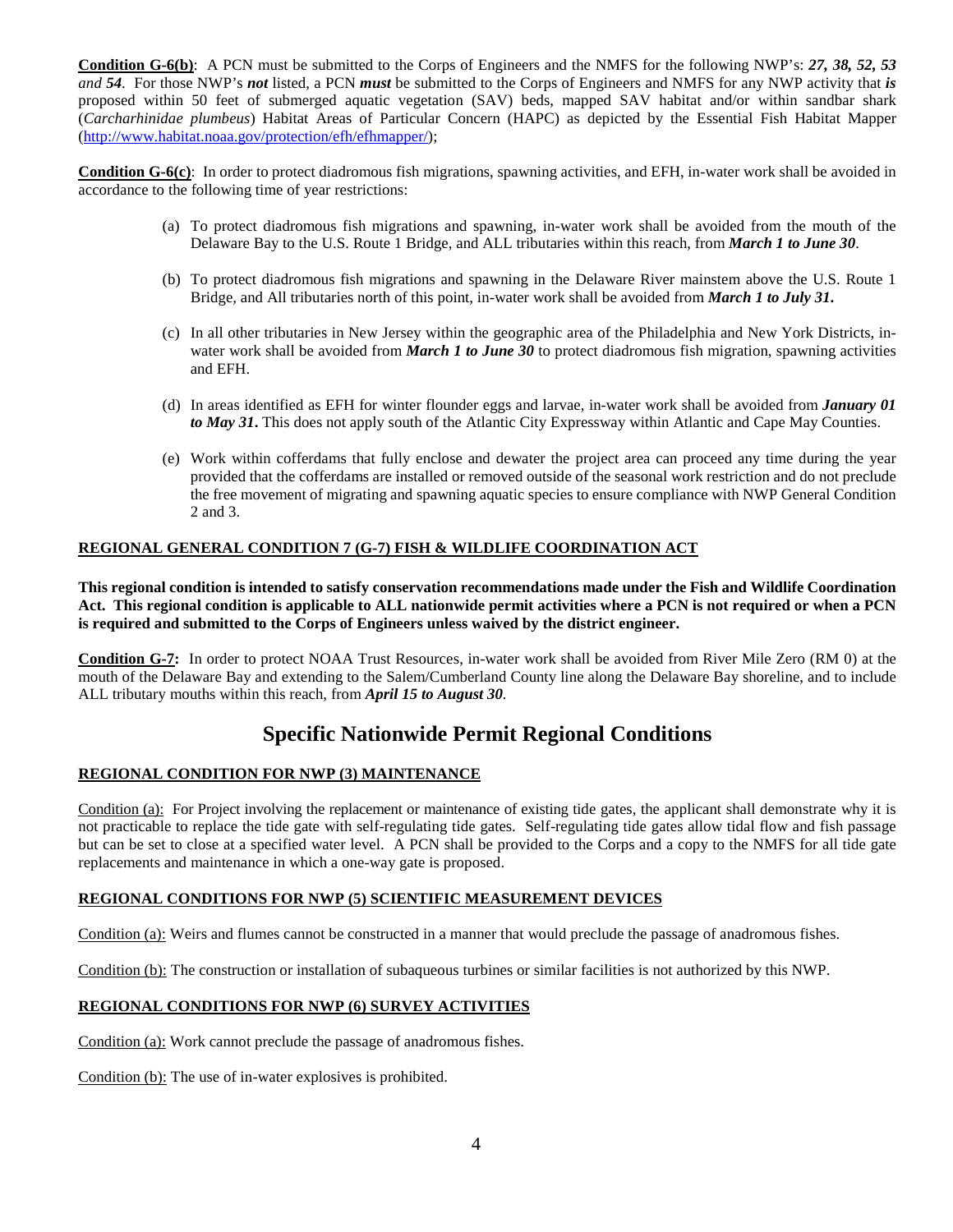### **REGIONAL CONDITIONS FOR NWP (7) OUTFALL STRUCTURES AND ASSOCIATED INTAKE STRUCTURES**

Condition (a): Any proposed intake structures must include "wedge wire" screening with mesh opening sizes of 2 millimeters (mm) or less and intake velocities equal to or less than 0.5 feet per second. This condition may be waived by the Corps of Engineers if an applicant proposes to utilize new or improved technologies that meets or exceeds the "wedge wire" design technology.

Condition (b): The applicant shall also demonstrate that the intake structure will be located and constructed to maximize its design effectiveness to minimize impingement and entrainment of aquatic species. This would include efforts that result in stream velocities over, around or past the intake structure that exceed the velocities through the intake structure.

## **REGIONAL CONDITIONS FOR NWP (10) MOORING BUOYS**

Condition (a): Water depths in the mooring area must be sufficient that any moored vessels float at all stages of the tide.

Condition (b): Mooring buoys are prohibited in areas mapped as submerged aquatic vegetation (SAV) habitat.

### **REGIONAL CONDITIONS FOR NWP (11) TEMPORARY RECREATIONAL STRUCTURES**

Condition (a): This nationwide permit is applicable only to structures associated with discrete or specific recreational events.

Condition (b): All temporary structures must be located with sufficient water depths so that the structures float at all stages of the tide.

Condition (c): This NWP does not authorize the placement of any temporary structures in any areas mapped with submerged aquatic vegetation (SAV).

## **REGIONAL CONDITIONS FOR NWP (12) UTILITY LINES**

Condition (a): A PCN shall be submitted to the Corps of Engineers for all activities in waters of the United States under the terms of this NWP.

Condition (b): Any PCN to the Corps of Engineers, which proposes a permanent access or maintenance road, must justify, to the satisfaction of the Corps of Engineers, that any such permanent fills are necessary, and that temporary access roads are not practicable.

Condition (c): This NWP does not authorize the discharge of any drilling muds that may be generated through such methods as directional boring or drilling. Further, any directional drilling or boring activities must include a plan that addresses prevention, containment and cleanup of any accidental discharges known as "frac-out". If a frac-out occurs, the plan addressing containment and clean up shall be immediately implemented and the Corps of Engineers shall be notified of the frac-out within 24 hours.

Condition (d): This NWP does not authorize stockpiling excavated material in wetlands for longer than 30 days. Any excavated or stockpiled materials shall be stabilized with straw bales, silt fence, or other acceptable methods to prevent reentry into any waterway or wetland.

Condition (e): Utility lines installed below the plane of ordinary high water of any stream or waterway shall be constructed under dry conditions, using stream diversions other than earthen cofferdams, unless it is demonstrated to the satisfaction of the Corps of Engineers to be impracticable.

Condition (f): Where a utility line is constructed parallel to a stream corridor, a buffer shall be maintained between the utility and the waterway to avoid or minimize potential future impacts to waters of the United States. These disturbances would include such issues as sewer line leaks or failures, future stream channel meandering, stream bank instability and failure, and right-of-way maintenance. Measures designed to satisfy this condition must be described in any PCN to the Corps of Engineers.

Condition (g): The proposed activity shall not result in the draining of any water of the U.S., including wetlands. This may be accomplished through the use of clay blocks, bentonite, or other suitable material, as approved by the Corps, to seal the trench at wetland boundaries and every 100 feet within any water of the U.S. including wetlands.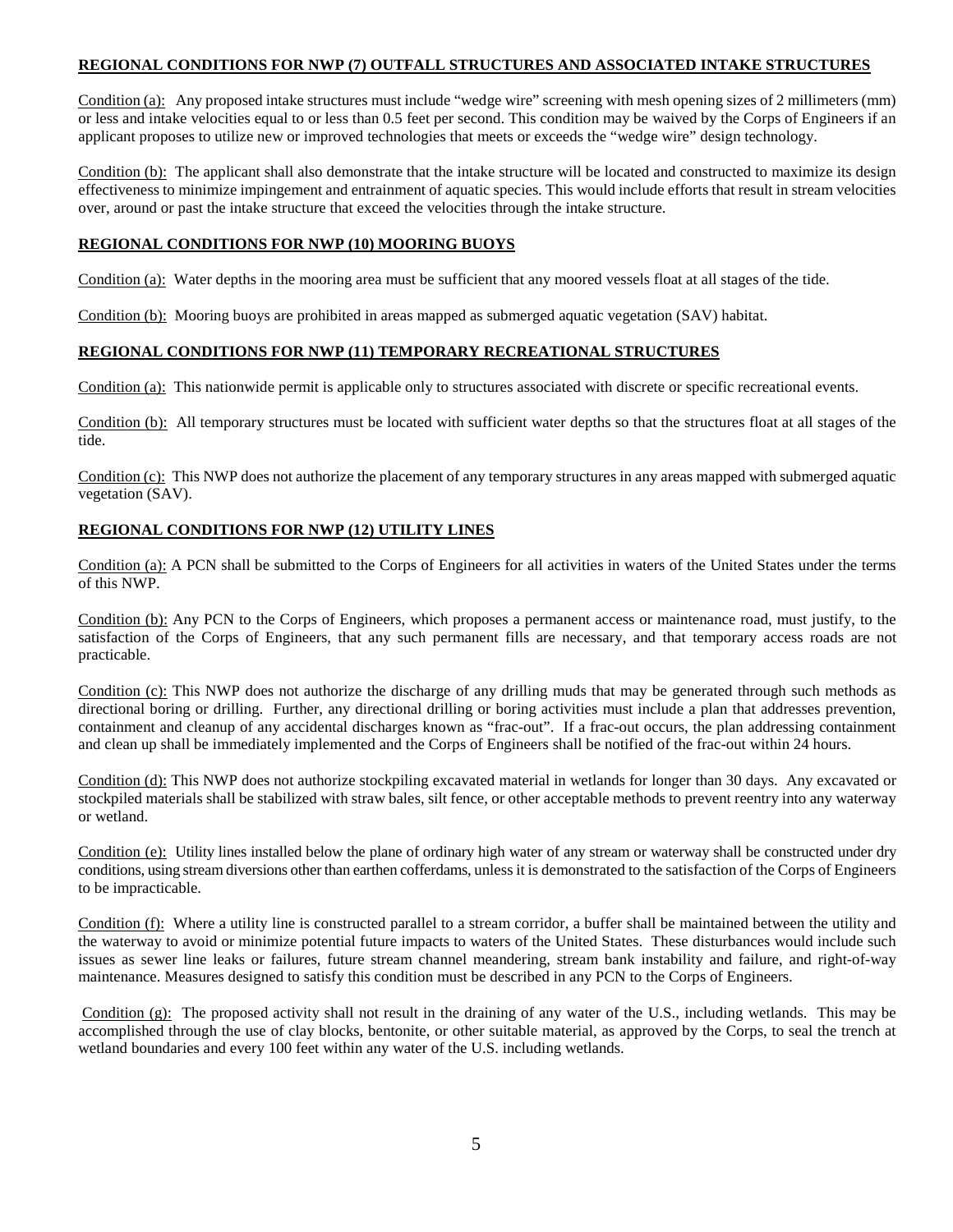Condition (h): If a proposed activity would involve impacts to submerged aquatic vegetation (SAV), the applicant shall clearly document all efforts to achieve restoration of these areas. At a minimum, this shall include pre-construction surveys along the entire right-of-way, in jurisdictional waters, to map existing SAV, construction schedules, and long term monitoring to assess restoration of SAV areas. This information shall also be furnished to NMFS in consort with the PCN to the Corps of Engineers.

### **For Aerial Transmission Lines Across Navigable Waters:**

Condition (i): The following minimum clearances are required. These clearances are related to the clearances over the navigable channel provided by existing fixed bridges, or the clearances, which would be required by the U.S. Coast Guard for new fixed bridges in the vicinity of the proposed transmission line. These clearances are based on the low point of the line under conditions which produce the greatest sag, taking into consideration temperature, load, wind, length of span, and type of supports as outlined in the National Electrical Safety Code.

| Nominal System Voltage, (kv) | Minimum additional clearance (feet) above clearance<br>required for bridges |  |
|------------------------------|-----------------------------------------------------------------------------|--|
|                              | 20 feet                                                                     |  |
|                              | 22 feet                                                                     |  |
|                              | 24 feet                                                                     |  |
|                              | 26 feet                                                                     |  |
|                              | 30 feet                                                                     |  |
|                              | 35 feet                                                                     |  |
|                              | 42 feet                                                                     |  |
|                              | 45 feet                                                                     |  |

Condition (j): Clearances for communication lines, stream gauging cables, ferry cables, and other aerial crossings must be a minimum of ten (10) feet above clearances required for bridges.

Condition (k): Within 60 days of completion of the work, the permittee shall furnish the Corps and the National Oceanic and Atmospheric Administration, Nautical Data Branch, N/CS26, Station 7230, 1315 East-West Highway, Silver Spring, Maryland 20910-3282, with certification that the aerial wire has been installed in compliance with the approved plans. The certification shall include a survey, conducted by a licensed surveyor, which clearly shows the minimum clearance of the aerial wires above the mean high water line at the time of the survey. The certification shall also include a statement by the permittee that the clearance of the wires, at maximum sag conditions, shall never be less than the clearance shown on the approved plans.

### **For Buried Cables and Pipelines Across Navigable Waters:**

Condition (l): The top of the cable or pipeline shall be located a minimum of 4 feet below the existing bottom elevation and shall be backfilled with suitable heavy material to the preconstruction bottom elevation.

Condition (m): Within 60 days after completion of the work, the permittee shall furnish the Corps and National Oceanic and Atmospheric Administration, Nautical Data Branch, N/CS26, Station 7230, 1315 East-West Highway, Silver Spring, Maryland 20910-3282, with certification that the cable or pipeline has been installed in compliance with the approved plans. The certification shall include a survey conducted by a licensed surveyor, or a "drawing of record" if installation is conducted by directional drilling, which clearly shows the elevations and alignment of the cable or pipeline across the waterway. Any discrepancies shall be clearly noted.

Condition (n): There shall be no stockpiling or double handling of any excavated/dredged materials within any waterway, unless specifically reviewed and approved by the Corps of Engineers as a part of any PCN. Further, all excess or unsuitable dredged or excavated material not used as backfill over any cable or pipeline shall be disposed at a disposal site approved by the Corps of Engineers.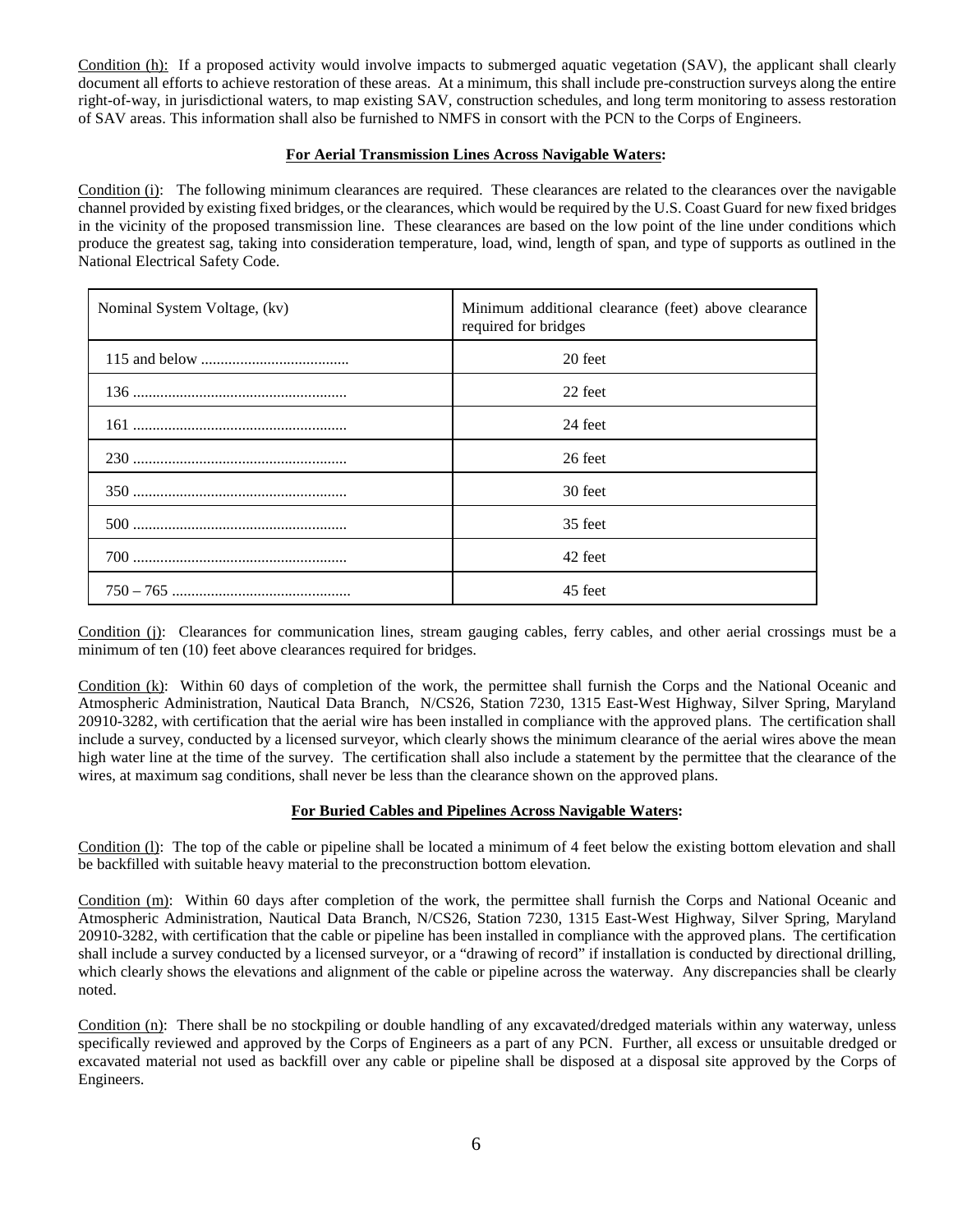## **For Buried Cables or Pipelines Across the Delaware River Federal Navigation Channel:**

Condition (o): The top of the cable or pipeline crossing the Federal project channel shall be located a minimum of 25 feet below the authorized project channel depth and shall be backfilled with suitable heavy materials to the adjacent river bottom elevation. In areas outside the Federal project channel, the top of cable or pipeline shall be located a minimum of 15 feet below existing river bottom elevation and shall be backfilled with suitable material to the adjacent river bottom elevation.

### **For Buried Cables or Pipelines Across "ALL OTHER" Federal Navigation Channels:**

Condition (p): The top of the cable or pipeline crossing the Federal project channel shall be located a minimum of 6 feet below the authorized project channel depth and shall be backfilled with suitable heavy materials to the adjacent river bottom elevation. In areas outside the Federal project channel, the top of cable or pipeline shall be located a minimum of 4 feet below existing river bottom elevation and shall be backfilled with suitable material to the adjacent river bottom elevation.

## **REGIONAL CONDITIONS FOR NWP (13) BANK STABILIZATION**

Condition (a): Any PCN to the Corps of Engineers that does not utilize a non-structural bank stabilization method (e.g. vegetation or combinations of vegetation and rock) must include an analysis demonstrating that such measures were not practicable and/or appropriate.

Condition (b): This NWP may not be used to authorize any stabilization activity where no demonstrable erosion is evident.

### **REGIONAL CONDITIONS FOR NWP (14) LINEAR TRANSPORTATION CROSSINGS**

Condition (a): A PCN shall be submitted to the Corps of Engineers for all activities in waters of the United States under the terms of this NWP.

Condition (b): Any discharge of poured concrete must be contained within cells or watertight forms until the concrete has set.

Condition (c): Any activity proposing a crossing of a stream or open water shall be designed to maintain continuity of existing benthic habitats and to maintain existing stream flow patterns. This can be achieved through the use of elevated structures, bottomless culverts, or by depressing culverts below the stream bottom. This design requirement must include a site-specific evaluation of the particular stream or water body to determine if it is experiencing erosion or sedimentation rates that would alter the bottom elevation. Where a series of culverts are used, only those cells or culverts, which carry the base stream flow, shall be depressed. The bottom of any other culverts or cells shall be raised to pass and maintain existing and expected high flows. The dimension, pattern, and profile of the stream above and below the stream crossing shall not be permanently modified by changing the width of depth of the stream channel.

# **REGIONAL CONDITION FOR NWP (18) MINOR DISCHARGES**

Condition (a): This NWP may not be used to authorize stream elimination, relocation, or impoundment.

# **REGIONAL CONDITION FOR NWP (23) CATEGORICAL EXCLUSIONS**

Condition (a): A PCN must be submitted to the Corps of Engineers for all activities in waters of the United States under the authorization of this NWP.

### **REGIONAL CONDITION FOR NWP (27) AQUATIC HABITAT RESTORATION AND ENHANCEMENT**

Condition (a): Any activity involving shellfish seeding, such as, the placement of shell material or any other habitat development or enhancement, is restricted to native shellfish species.

### **REGIONAL CONDITIONS FOR NWP (28) MODIFICATIONS OF EXISTING MARINAS**

Condition (a): This NWP is only applicable to those projects which have been previously reviewed and approved by the Corps of Engineers through the individual permit process.

Condition (b): Any discharge of poured concrete must be contained within cells or watertight forms until the concrete has set.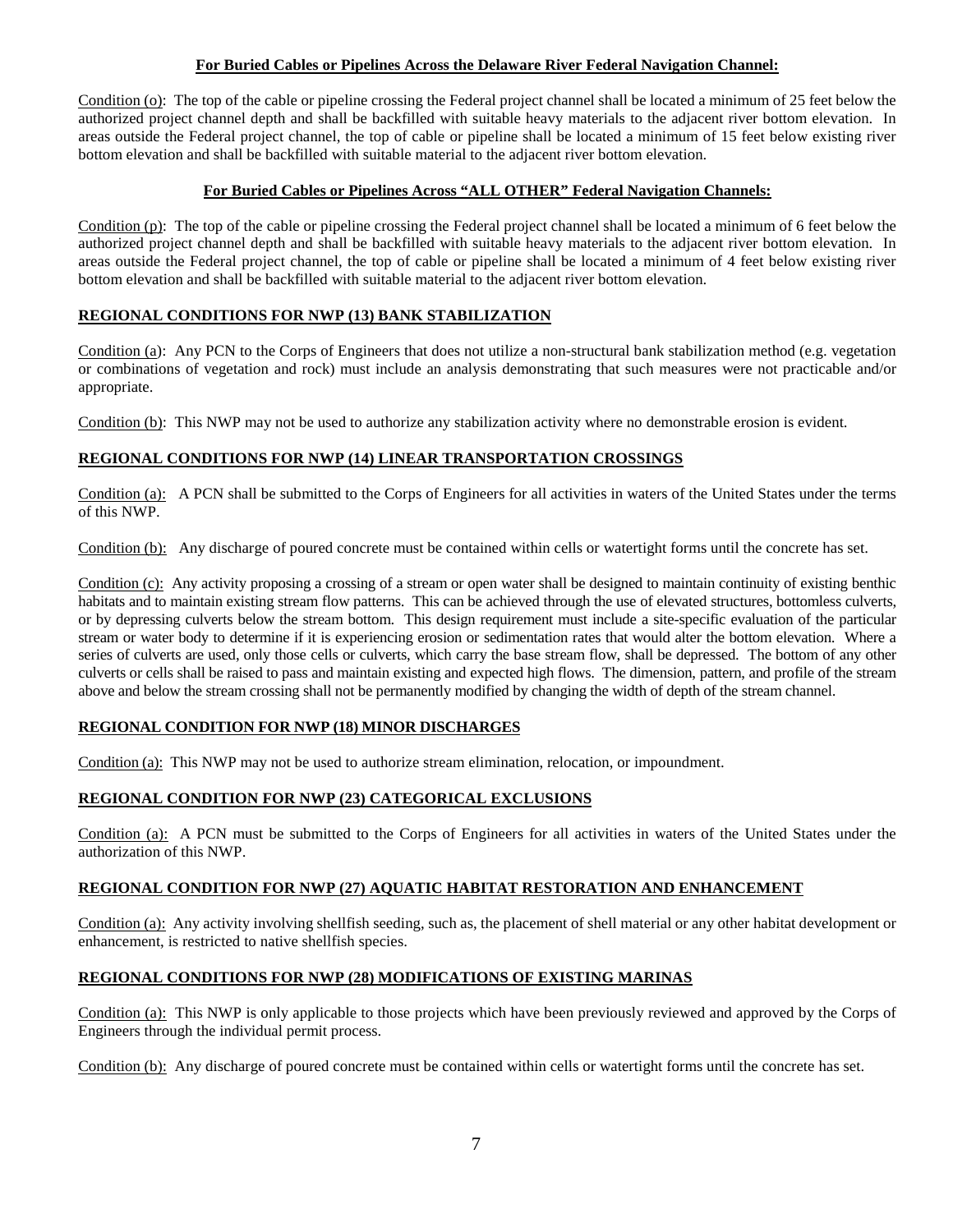## **REGIONAL CONDITIONS FOR NWP (29) RESIDENTIAL DEVELOPMENTS**

Condition (a): A PCN must be submitted to the Corps of Engineers for all activities in waters of the United States under the terms of this NWP.

Condition (b): Under the terms of this NWP, any wetlands that are located within the platted lot lines of any residential development will be considered an adverse effect on waters of the United States, unless the wetlands are protected by conservation easement, deed conveyance or covenants, or any other real estate mechanism that can demonstrate to the Corps of Engineers that these areas will be protected and/or preserved in perpetuity.

Condition (c): This NWP does not authorize construction of ponds or storm-water management basins in waters of the United States.

Condition (d): This NWP does not authorize construction of sewage disposal systems in waters of the United States.

Condition (e): Activities associated with this NWP shall not cause the loss of more than 300 linear feet of streambed, except for man-made ditches constructed in uplands which are determined by the Corps of Engineers to be waters of the United States, and which are determined to be intermittent or ephemeral.

Condition (f): This NWP is not applicable for activities located within the geographic boundaries of the Hackensack Meadowlands District.

### **THE FOLLOWING REGIONAL CONDITION FOR NWP 29 IS APPLICABLE TO THE CONSTRUCTION OR EXPANSION OF A SINGLE FAMILY RESIDENCE**

Condition (a): This NWP may only be used for a single-family home for a personal residence by an individual who purchased the lot prior to November 21, 1991.

### **REGIONAL CONDITIONS FOR NWP (33) TEMPORARY CONSTRUCTION, ACCESS, AND DEWATERING**

Condition (a): Activities authorized by this NWP may remain in place for no more than 6 months from the commencement date of the permitted activity.

Condition (b): Activities occurring in wetlands, authorized by this NWP shall require the use of construction pads, timber matting, and/or geotextile fabric, or a BMP to prevent wetland compaction.

### **REGIONAL CONDITION FOR NWP (35) MAINTENANCE DREDGING OF EXISTING BASINS**

Condition (a): This NWP is only applicable to those projects which have been previously reviewed and approved by the Corps of Engineers through the individual permit process.

### **REGIONAL CONDITION FOR NWP (36) BOAT RAMPS**

Condition (a): Any discharge of poured concrete must be contained within cells or watertight forms until the concrete has set.

### **REGIONAL CONDITIONS FOR NWP (39) COMMERCIAL & INSTITUTIONAL ACTIVITIES**

Condition (a): A PCN shall be submitted to the Corps of Engineers for all activities in waters of the United States under the terms of this NWP.

Condition (b): Under the terms of this NWP, any wetlands that are located within the plotted lot lines of any commercial or institutional development will be considered an adverse effect on waters of the United States, unless the wetlands are protected by conservation easement, deed conveyance or covenants, or any other real estate mechanism that can demonstrate to the Corps of Engineers that these areas will be protected and/or preserved in perpetuity.

Condition (c): The discharge of fill for the construction or expansion of a single-family residential structure, including any attendant features or structures, is *not* authorized by this NWP. This type of activity may be eligible for authorization under the terms and conditions of other NWPs or individual permit.

Condition (d): This NWP does not authorize construction of ponds or storm-water management basins in waters of the United States.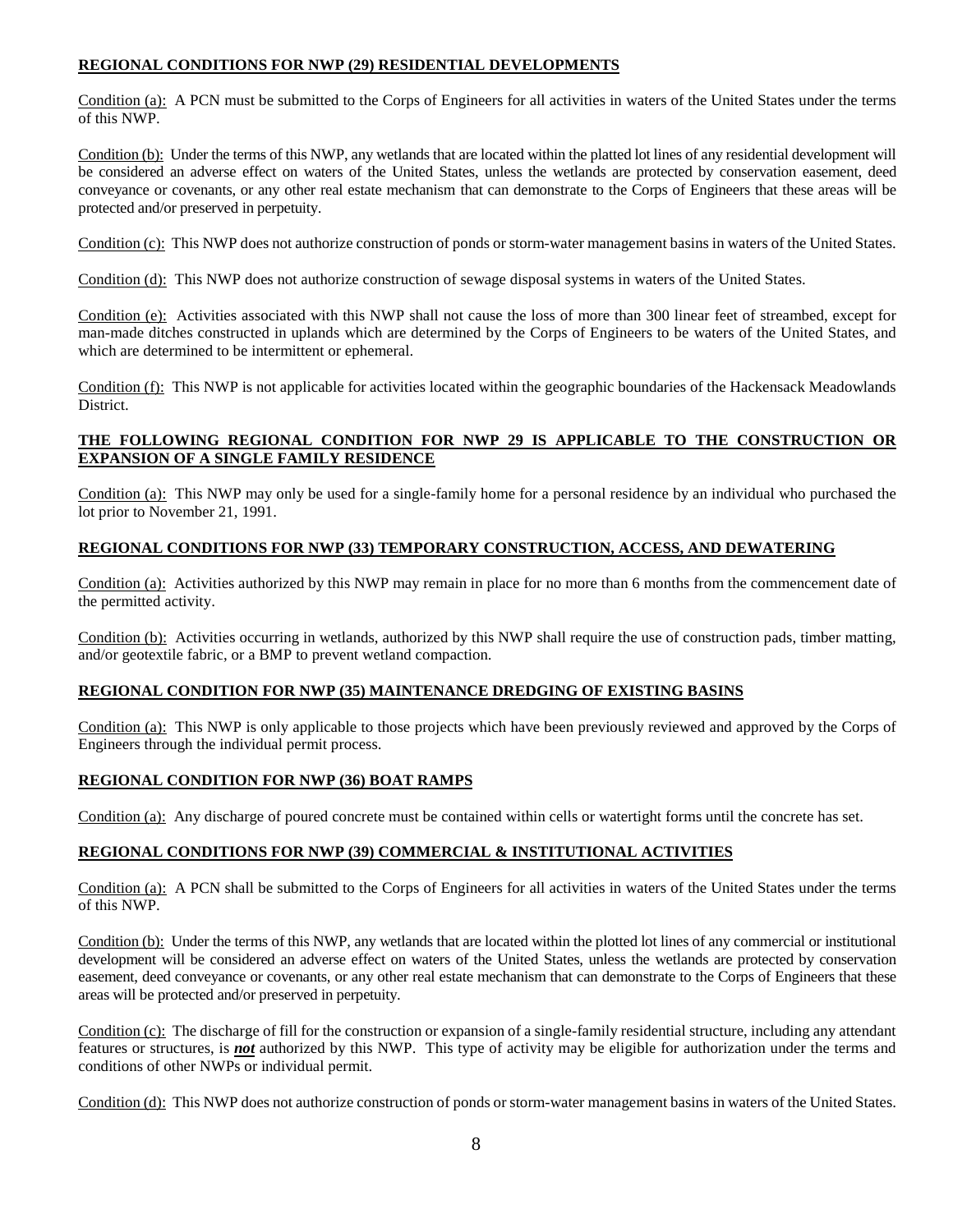Condition (e): This NWP does not authorize construction of sewage disposal systems in waters of the United States.

Condition (f): Activities associated with this NWP shall not cause the loss of more than 300 linear feet of streambed except for manmade ditches constructed in uplands which are determined by the Corps of Engineers to be waters of the United States, and which are determined to be intermittent or ephemeral.

Condition (g): This NWP is not applicable for activities located within the geographic boundaries of the Hackensack Meadowlands District.

## **REGIONAL CONDITION FOR NWP (40) AGRICULTURAL ACTIVITIES**

Condition (a): This NWP does not authorize any activities located in any perennial stream.

### **REGIONAL CONDITIONS FOR NWP (41) RESHAPING EXISTING DRAINAGE DITCHES**

Condition (a): A PCN shall be submitted to the Corps of Engineers for any proposed activity in waters of the United States, including wetlands, under the terms of this NWP.

## **REGIONAL CONDITIONS FOR NWP (42) RECREATIONAL FACILITIES**

Condition (a): This NWP does not authorize any support facilities or buildings such as parking facilities, storage or maintenance buildings, rental buildings or office buildings. In addition, the NWP does not authorize fill for the construction or expansion of golf courses or ski areas.

Condition (b): This NWP does not authorize construction of ponds or storm-water management basins in waters of the United States.

Condition (c): This NWP does not authorize construction of sewage disposal systems in waters of the United States.

Condition (d): Activities associated with this NWP shall not cause the loss of more than 300 linear feet of streambed, except for man-made ditches constructed in uplands which are determined by the Corps of Engineers to be waters of the United States, and which are determined to be intermittent or ephemeral.

Condition (e): This NWP is not applicable for activities located within the geographic boundaries of the Hackensack Meadowlands District.

### **REGIONAL CONDITIONS FOR NWP (43) STORMWATER MANAGEMENT FACILITIES**

Condition (a): A PCN shall be submitted to the Corps of Engineers for all activities in waters of the United States under the terms of this NWP.

Condition (b): This NWP does not authorize any activities located in perennial streams and intermittent waters.

### **REGIONAL CONDITIONS FOR NWP (48) COMMERCIAL SHELLFISH AQUACULTURE ACTIVITIES**

Condition (a): A PCN must be submitted to the Corps of Engineers for all activities in waters of the United States under this NWP.

Condition (b): Use of unsuitable materials for shellfish seeding (i.e., asphalt, bituminous concrete slag, tires, wallboard, plastic, wood, metal, crushed glass, and garbage) is prohibited.

Condition (c): Any introduced shellfish must be certified under New Jersey standards as being disease and parasite free.

Condition (d): Predator control devices (i.e., mesh fences, mesh nets, and mesh tents) suspended or erected vertically or obliquely in the water column to surround or enclose shellfish containment gear is prohibited.

Condition  $(e)$ : All structures associated with the aquaculture activity must be removed from waters of the United States when/if the activity is abandoned.